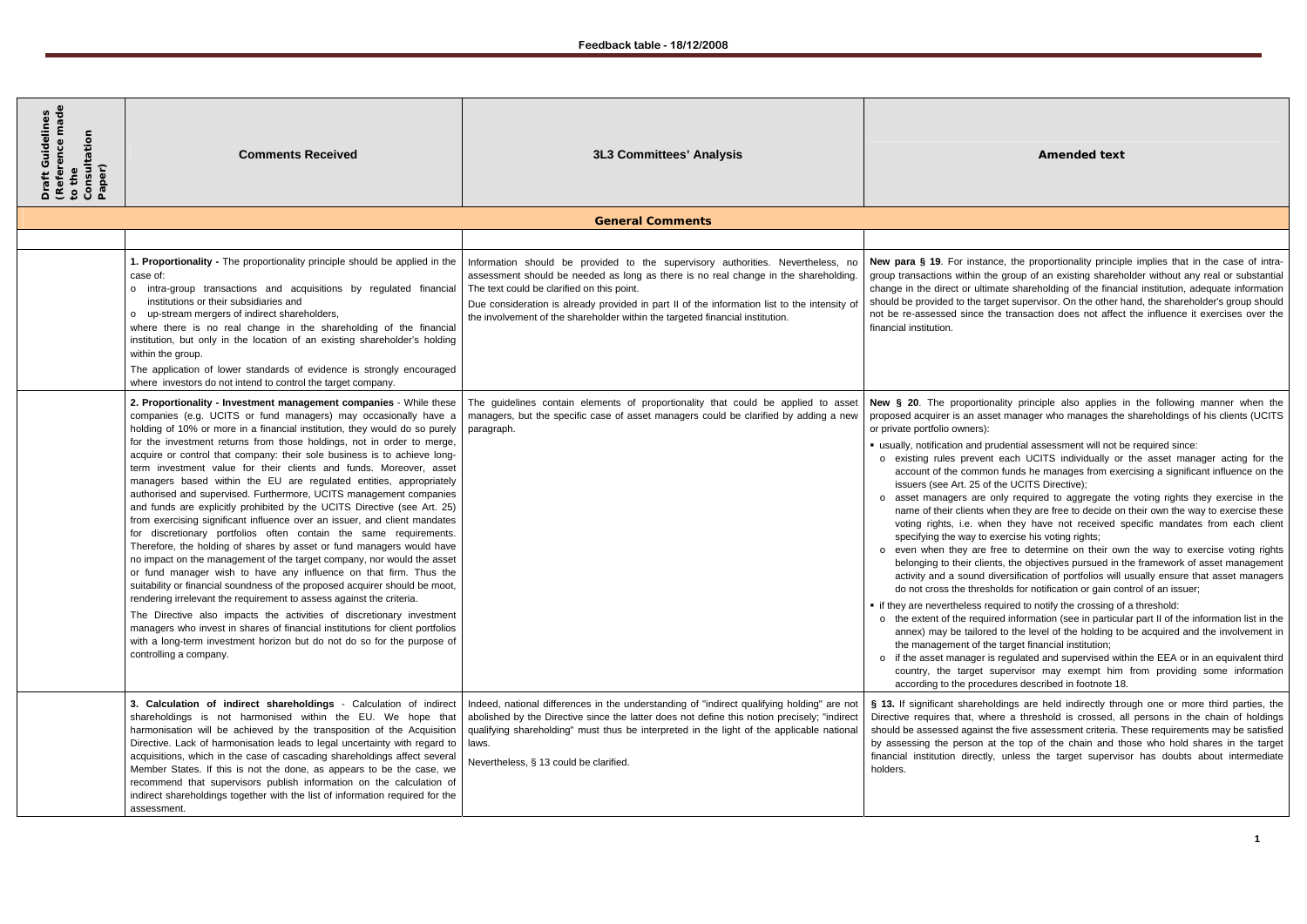*Footnote 26: "Under some circumstances, like in the case of acquisitions by means of a public offer, the acquirer may encounter difficulties..."*

| 4. Status of the Guidelines - The maximal harmonisation approach sets<br>these guidelines apart from other CEBS guidelines by introducing a<br>constitutional component, which is to be resolved by each Member State's<br>(MS) legislative branch, e.g. by empowering supervisory bodies to issue<br>statutory instruments.                                                                                                                                                                                                                                                                                                                                                                                                                                                                                                                                                                                            | In our view, the nature of the Directive (maximum harmonization) only impacts the<br>transposition work of Member States (no gold-plating) but does not have an impact on<br>the nature of the related Level 3 Guidelines.                                                                                                                                                                                                                                                                                | NA.                                                                                                                                                                                                                                                                                                                               |
|-------------------------------------------------------------------------------------------------------------------------------------------------------------------------------------------------------------------------------------------------------------------------------------------------------------------------------------------------------------------------------------------------------------------------------------------------------------------------------------------------------------------------------------------------------------------------------------------------------------------------------------------------------------------------------------------------------------------------------------------------------------------------------------------------------------------------------------------------------------------------------------------------------------------------|-----------------------------------------------------------------------------------------------------------------------------------------------------------------------------------------------------------------------------------------------------------------------------------------------------------------------------------------------------------------------------------------------------------------------------------------------------------------------------------------------------------|-----------------------------------------------------------------------------------------------------------------------------------------------------------------------------------------------------------------------------------------------------------------------------------------------------------------------------------|
| 5. Public offer - In the event of an acquisition proposed by means of a<br>public offer for a listed entity, it is not possible to gather in advance the<br>required information with respect to issues such as the level of control<br>after acquisition, the costs of acquisition, changes in boards or<br>committees, changes in policies and IT systems. This all depends on the<br>outcome of the offering process and possibly even on rival bids by other<br>companies. If a public offer results in a qualifying holding that does not<br>confer any actual control, certain changes would not take place.                                                                                                                                                                                                                                                                                                      | In cases of a public offer, the acquirer has the intention of obtaining control. He has to<br>communicate this information and his plans regarding the target company. This<br>information can be completed or modified once he has more information available. This<br>could be clarified in the text.                                                                                                                                                                                                   | New § 21 Under some cir<br>offer, the acquirer may e<br>establish a full business pla<br>target authority and point<br>near term (see also footno<br>principle will be applied in<br>the sole basis of the lack o<br>transaction, provided that t<br>outcome of the acquisition<br>commits himself to providi<br>the acquisition. |
|                                                                                                                                                                                                                                                                                                                                                                                                                                                                                                                                                                                                                                                                                                                                                                                                                                                                                                                         |                                                                                                                                                                                                                                                                                                                                                                                                                                                                                                           | Footnote 26: "Under some ci<br>acquirer may encounter difficu                                                                                                                                                                                                                                                                     |
| 6. Scope - It should be explicitly stated that the guidelines apply equally to<br>cross-border mergers (where the latter would result in a change of<br>ownership).                                                                                                                                                                                                                                                                                                                                                                                                                                                                                                                                                                                                                                                                                                                                                     | Cross-border mergers are only concerned if, as a result of the merger, the new entity<br>crosses the thresholds (otherwise, it is part of ongoing supervision)                                                                                                                                                                                                                                                                                                                                            | NA.                                                                                                                                                                                                                                                                                                                               |
| 7. Terminology used for senior management - Terms such as<br>"directors", "senior management" and "manager" have not been defined at<br>European level and are interpreted in various ways across Member<br>States. The Guidelines should instead use the expression "persons who<br>effectively direct the business" which is the terminology used in European<br>Directives. We would suggest that Member States be encouraged to<br>create and publish a list of all the categories of persons which fall under<br>the expression "persons who effectively direct the business" in their<br>respective jurisdictions. In any case, this should not refer to levels below<br>the Board and/or Executive Committee.                                                                                                                                                                                                    | Agreed. Reference is now made to the "persons who effectively direct the business". As<br>for harmonization of categories of concerned persons, this is beyond our scope and<br>mandate.                                                                                                                                                                                                                                                                                                                  | Paragraphs 29, 47, 49, 5<br>Appendix II, Part I, are mod                                                                                                                                                                                                                                                                          |
| 8. Third countries - Competent authorities in third countries should be<br>strongly encouraged to align their prudential assessment rules with the<br>ones in effect in Europe to help achieve equal access to investment<br>worldwide. Competent authorities within the EEA should especially strive<br>to implement the same standards in their respective bi/multilateral MoU's<br>with their third-country counterparts.                                                                                                                                                                                                                                                                                                                                                                                                                                                                                            | This is beyond our scope and mandate.                                                                                                                                                                                                                                                                                                                                                                                                                                                                     | NA.                                                                                                                                                                                                                                                                                                                               |
| 9. Disaggregation -<br>Disaggregation should benefit discretionary investment managers<br>(1)<br>where they do not propose to invest for the purpose of controlling<br>the financial institution in question;<br>Directive 2007/44/EC remains silent on disaggregation for non-EU<br>(2)<br>asset managers provided for by Art 23(6) of the Transparency<br>Directive. An extension in the Guidelines of such exemption from<br>aggregation to investment managers with a parent company or<br>subsidiaries in third countries would be welcome (similarly to Art.<br>23(6) of the TD). As an alternative, we suggest that it should be left<br>to local regulators to apply the disaggregation principles to non-EU<br>investment managers. At the very least, if disaggregation is not<br>available for non-EU asset managers, the proportionality principle<br>mentioned in §18 of the guidelines should be applied. | Since the Directive does not refer to Article 23 (6) of the Transparency Directive, this<br>disaggregation cannot be applied for the purpose of prudential assessment. Neither the<br>3L3 committees nor the Member States have the power, or are allowed, to introduce<br>general disaggregation rules that are not provided by the Directive 2007/44/EC.<br>Nevertheless, the specific case of asset managers can be considered in accordance with<br>the proportionality principle as described above. | [see new article 20 above]                                                                                                                                                                                                                                                                                                        |

ircumstances, like in the case of acquisitions by means of a public encounter difficulties in obtaining information which is needed to lan. In these cases, the acquirer shall indicate these difficulties to the tout the aspects of his business plan that might be modified in the ote 26). On the other hand, in such circumstances the proportionality fivile sense that the proposed acquisition should not be refused on of some required information that can be justified by the nature of the the partial information appears sufficient to understand the probable on for the target financial institution and that the proposed acquirer ling the missing information as soon as possible after the closing of

*Paragraphs 29, 47, 49, 50, 52, 53 and 54 of the Guidelines and items (11) and (21) of Appendix II, Part I, are modified accordingly.*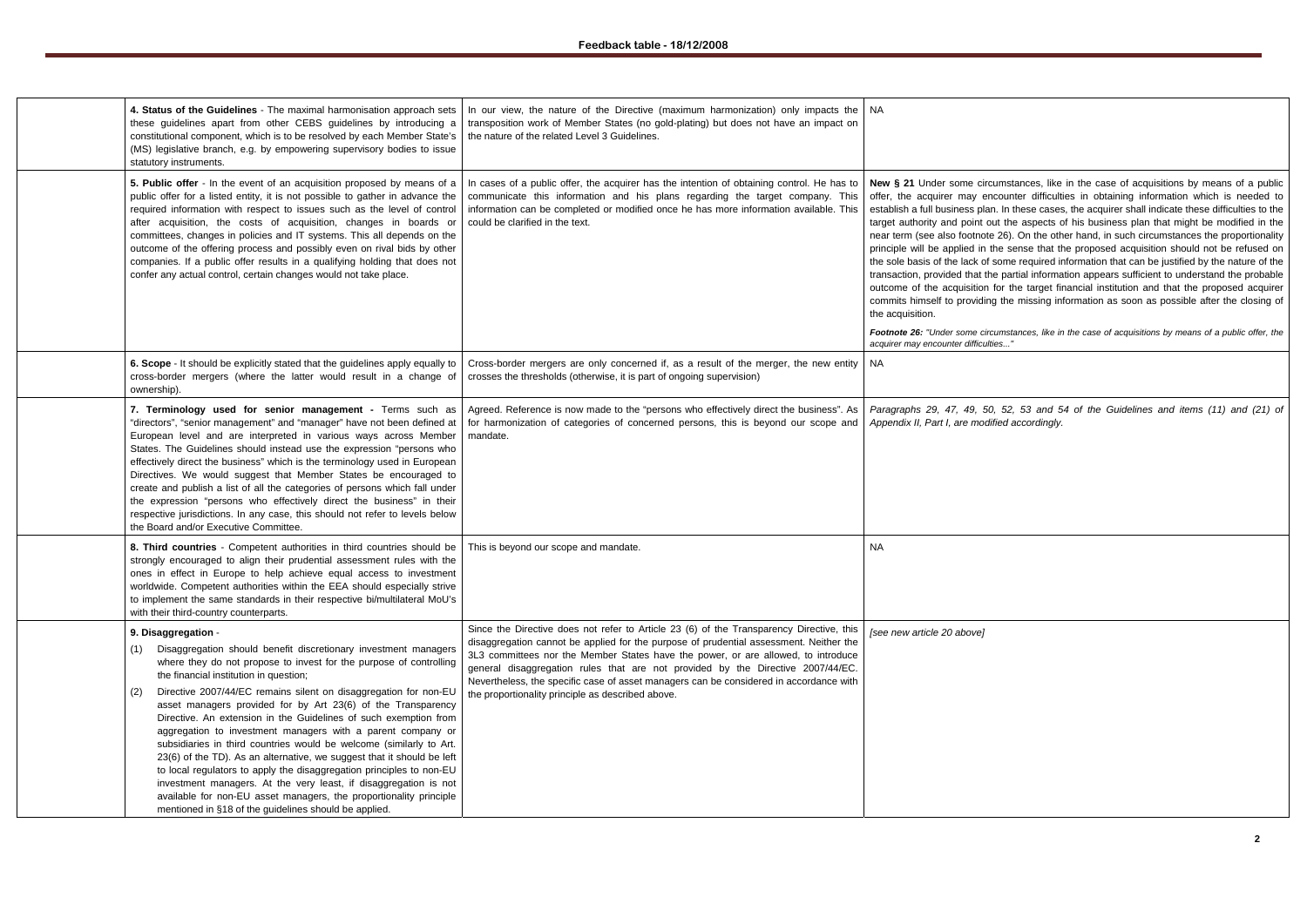| 10. Investment in listed groups with financial subsidiaries - Many<br>major listed companies have subsidiaries that are regulated as financial<br>institutions in Member States and are covered by the Directive; that may<br>thus have the unintended consequence of deterring investment by assets<br>managers in these top-tier operating companies. The Guidelines should<br>clarify that in these cases no assessment needs to take place, as<br>investment in the parent company would have no impact on the<br>management of the financial subsidiary, nor could the investment<br>manager exercise any direct influence on it.<br>Listed companies may, in their groups, have numerous regulated<br>subsidiaries across Europe. Identifying these and complying with multiple,<br>differing methods for calculating thresholds and notification and consent<br>requirements is a major and growing burden.   | We disagree. It may be that a change in the shareholders of the parent company (listed<br>or not) of a financial institution would have no impact on the management of the financial<br>subsidiary, but the opposite can also occur. This is precisely the reason why indirect<br>holdings are also to be assessed when crossing a threshold.<br>Concerning the notification and assessment requirements on the part of the assets<br>managers, see above.                                                                                                                                                                                                                                                                                                                                                                                                                                                                                              | [see new article 20 above] |
|----------------------------------------------------------------------------------------------------------------------------------------------------------------------------------------------------------------------------------------------------------------------------------------------------------------------------------------------------------------------------------------------------------------------------------------------------------------------------------------------------------------------------------------------------------------------------------------------------------------------------------------------------------------------------------------------------------------------------------------------------------------------------------------------------------------------------------------------------------------------------------------------------------------------|---------------------------------------------------------------------------------------------------------------------------------------------------------------------------------------------------------------------------------------------------------------------------------------------------------------------------------------------------------------------------------------------------------------------------------------------------------------------------------------------------------------------------------------------------------------------------------------------------------------------------------------------------------------------------------------------------------------------------------------------------------------------------------------------------------------------------------------------------------------------------------------------------------------------------------------------------------|----------------------------|
| 11. Applicable law - Any acquisition should be governed only by the laws<br>and regulations of the home country of the main issuer, to the exclusion of<br>any rules applicable in any third country where non-listed subsidiaries of<br>the issuer are located (in order to avoid having the same transaction<br>subject to multiple, and sometimes conflicting, notification/approval<br>regimes in various jurisdictions).                                                                                                                                                                                                                                                                                                                                                                                                                                                                                        | The 3L3 Committees cannot intervene in defining the applicable laws (beyond their<br>scope and mandate). Moreover, the Directive itself provides for a multi-level assessment<br>(see Recital 10), which implies that the authorities will exchange information as<br>necessary.                                                                                                                                                                                                                                                                                                                                                                                                                                                                                                                                                                                                                                                                        | NA.                        |
| 12. Consistency with the Transparency Directive / Notification<br>exemptions The Directive refers to various notification exclusions set out<br>in the Transparency Directive: see Articles 9 and 10 of Directive 2004/109<br>(as cross-referenced in the Directive). The proposed guidance needs to<br>distinguish between different kinds holdings by following the principles<br>established in the earlier Transparency Directive. This concerns:<br>• holdings of a custodian on behalf of clients;<br>holding companies engaging in market making and trading activities;<br>$\bullet$<br>• underwriting of rights issues by regulated firms.<br>Similarly, fund management companies and portfolio managers should be<br>able to use the systems designed to monitor compliance with the<br>Transparency Directive to monitor their compliance with the shareholding<br>limits under the sectoral Directives. | The guidelines aim mainly at defining cooperation arrangements among supervisors and<br>at establishing a common information list on the basis of a common understanding of the<br>assessment criteria. It seems unnecessary to repeat in the guidelines all the rules set out<br>in the Directive that obviously apply, including its exemption provisions (provided of<br>course that the conditions of such exclusions are effectively met).<br>Considering that the rules set out by the Directive concerning the methods of calculating<br>the percentages of voting rights (including cases of disaggregation) are mainly defined by<br>reference to the Transparency Directive, there should normally be no difficulty in using<br>the same tools or systems to monitor compliance with both Directives.                                                                                                                                         | <b>NA</b>                  |
| 13. List of information - First, the list is too detailed and a number of<br>items of information are irrelevant to the assessment and/or superfluous.<br>Secondly, the list should be truly exhaustive, without the possibility for<br>national supervisors to expand the list of data to be requested or to further<br>specify the request.                                                                                                                                                                                                                                                                                                                                                                                                                                                                                                                                                                        | Regarding the level of information required, the exhaustive nature of the list makes it<br>necessary to cover all possible cases and does not leave much room for significant<br>reduction of information requirements. The Committees also wish to underline the fact<br>that proportionality had already been taken into account by splitting the list into two sets<br>of requirements, the second of which is restricted to limited cases. However, to<br>accommodate the comments received, further streamlining has been conducted, which<br>inter alia has led to clarification of the cases where supervisors may/must grant<br>exemptions.<br>Regarding the exhaustive nature of the list of information, it should be borne in mind that<br>this does not prevent the supervisor from asking for supplementary information, since<br>this is provided for in the Directive, as long as it is needed for an adequate prudential<br>assessment. | Please see amendme         |
| 14. List of information / exemptions / Direct vs indirect acquisitions -<br>The guidelines should distinguish more clearly between the kind of<br>information needed in cases where the acquirer is focusing on the<br>financial services firm and in cases where the financial services firm in the<br>group is not the target of the acquisition. Thus the comprehensive list of                                                                                                                                                                                                                                                                                                                                                                                                                                                                                                                                   | We do not agree with the statement that when acquiring a group this will not affect the<br>regulated entity within that group. A clear distinction has been made between cases<br>where there is a change of control and where there is not (cf Appendix $II - Part II$ ).<br>Furthermore, the text provides that the supervisor may on a case by case basis exempt<br>the acquirer from certain information requirements.                                                                                                                                                                                                                                                                                                                                                                                                                                                                                                                              | NA.                        |

**Please is a Appendix II**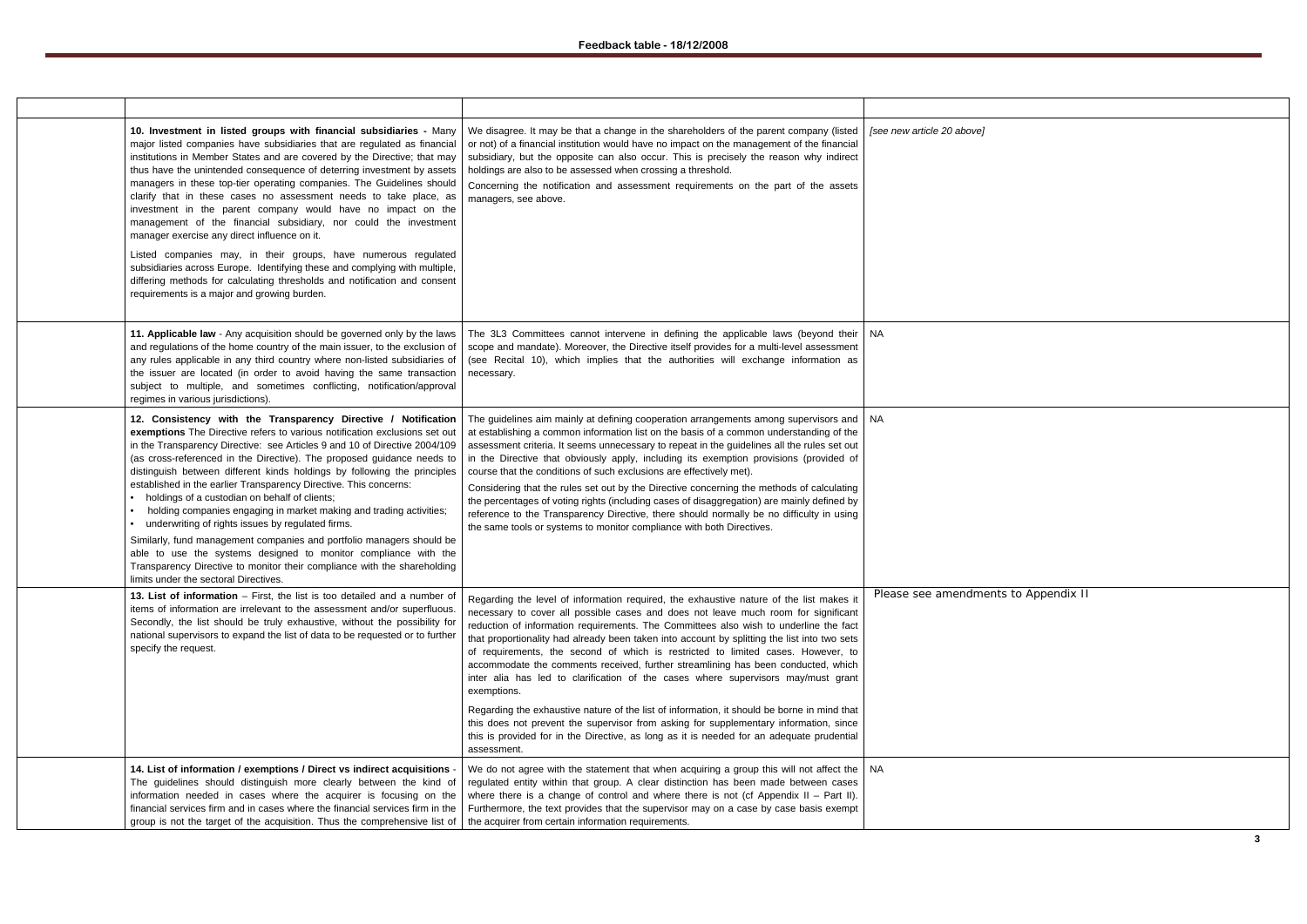| information to be provided should clarify the information that the<br>competent authorities would not need in the latter case. Specifically, a<br>distinction has to be made between transactions where the acquirer is<br>taking a controlling or strategic stake and those where no such influence is<br>intended.                                                                                                                                                                                                                                                                                                                                                                                                                                                                                                                                                                                                                                                                                         |                                                                                                                                                                                                                                                                                                                                                                                                                                                           |      |
|--------------------------------------------------------------------------------------------------------------------------------------------------------------------------------------------------------------------------------------------------------------------------------------------------------------------------------------------------------------------------------------------------------------------------------------------------------------------------------------------------------------------------------------------------------------------------------------------------------------------------------------------------------------------------------------------------------------------------------------------------------------------------------------------------------------------------------------------------------------------------------------------------------------------------------------------------------------------------------------------------------------|-----------------------------------------------------------------------------------------------------------------------------------------------------------------------------------------------------------------------------------------------------------------------------------------------------------------------------------------------------------------------------------------------------------------------------------------------------------|------|
| 15. Standardized processes - Implementing Measures - Lead<br>supervisor<br>It would be beneficial to develop a form in one language that could be<br>applied throughout all Member States (a simplified form for<br>straightforward acquisitions as well as a more comprehensive form for<br>acquisitions that require more scrutiny).<br>Supervision should rest with the lead supervisor of the firm at the top<br>of the group. The lead supervisor would be responsible for cascading<br>down to other relevant supervisors to obtain their views but would be<br>responsible for the final decision on approving the transaction.<br>It is of utmost importance that the supervisors concerned make early<br>contact with each other. The initial discussions between cross-border<br>supervisors need to establish the practical lines of communication (i.e.<br>determining language) as well as setting the framework for the sharing<br>of confidential information about mergers and acquisitions. | The establishment of a common information list is aimed at helping proposed<br>acquirers to have certainty about the information they are required to provide to the<br>target supervisor if the target financial institution is located in the EEA.<br>The Directive explicitly gives responsibility to the host supervisor for the assessment<br>of the acquirer.<br>The guidelines explicitly encourage early contacts between supervisors (see § 99). | - NA |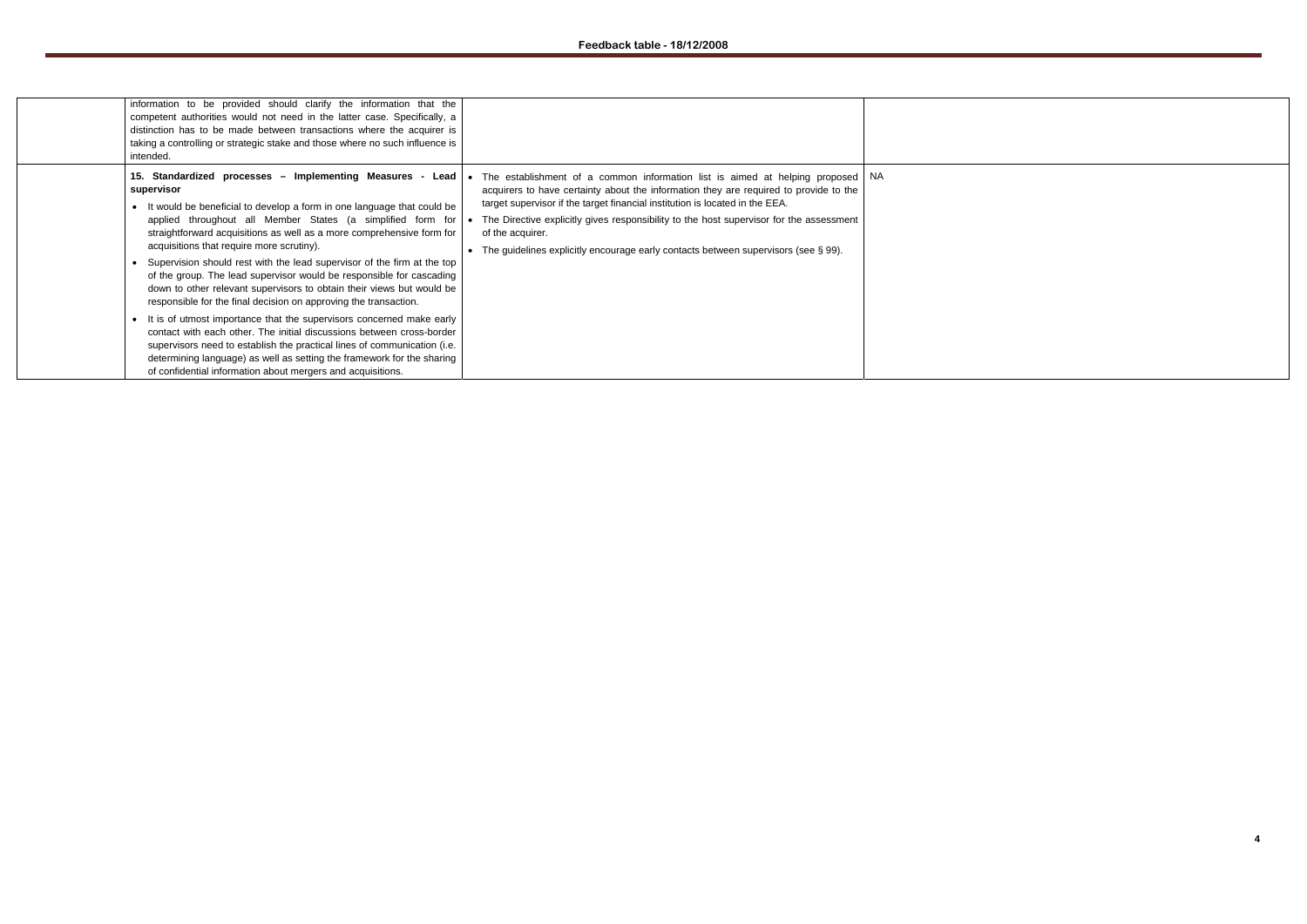|                     |                                                                                                                                                                                                                                                                                                                                                                                                                                                                                                                                                                                                                                                                                                                                                                                                                                                                                                                                                                                                  | <b>Specific comments</b>                                                                                                                                                                                                                                                                                                                                                                                            |                                                                                                                                                                                                                                                                                                                                                                               |
|---------------------|--------------------------------------------------------------------------------------------------------------------------------------------------------------------------------------------------------------------------------------------------------------------------------------------------------------------------------------------------------------------------------------------------------------------------------------------------------------------------------------------------------------------------------------------------------------------------------------------------------------------------------------------------------------------------------------------------------------------------------------------------------------------------------------------------------------------------------------------------------------------------------------------------------------------------------------------------------------------------------------------------|---------------------------------------------------------------------------------------------------------------------------------------------------------------------------------------------------------------------------------------------------------------------------------------------------------------------------------------------------------------------------------------------------------------------|-------------------------------------------------------------------------------------------------------------------------------------------------------------------------------------------------------------------------------------------------------------------------------------------------------------------------------------------------------------------------------|
| <b>Introduction</b> |                                                                                                                                                                                                                                                                                                                                                                                                                                                                                                                                                                                                                                                                                                                                                                                                                                                                                                                                                                                                  |                                                                                                                                                                                                                                                                                                                                                                                                                     |                                                                                                                                                                                                                                                                                                                                                                               |
| $\S 2$              | A reference to the second Recital would be welcome, as the objective<br>set in this recital ("supply legal certainty, clarity and predictability with<br>regards to the assessment process, as well as to the result thereof")<br>should in the final analysis be beneficial to potential acquirers.                                                                                                                                                                                                                                                                                                                                                                                                                                                                                                                                                                                                                                                                                             | We agree with the suggestion                                                                                                                                                                                                                                                                                                                                                                                        | § 2 The main objectives of<br>and predictability with regard<br>harmonising the condit<br>institution is required<br>responsible for the pru<br>defining a clear and<br>proposed acquisition b<br>of time for completing t<br>specifying clear criteri<br>iii°<br>authorities in the asses<br>iv°<br>ensuring that the pro<br>provide to the compe<br>acquisition in a comple |
| §6                  | Where a proposed acquisition is opposed, the guidelines should clarify<br>that the competent authorities should demonstrate that the acquirer<br>does not fulfil the criteria or has not fully provided the necessary<br>information, thereby justifying the decision to reject the proposed<br>transaction.                                                                                                                                                                                                                                                                                                                                                                                                                                                                                                                                                                                                                                                                                     | This is expressly provided for by the Directive                                                                                                                                                                                                                                                                                                                                                                     | <b>NA</b>                                                                                                                                                                                                                                                                                                                                                                     |
|                     | Supervisors should be encouraged to make requests for<br>supplementary information as early as possible in the assessment<br>process to avoid reaching a situation where supervisors would only<br>have limited time to assess the additional information. Moreover, the<br>demand for any supplementary information should be restricted to<br>exceptional cases.                                                                                                                                                                                                                                                                                                                                                                                                                                                                                                                                                                                                                               | We agree                                                                                                                                                                                                                                                                                                                                                                                                            | Inserted in § 9: The [tar<br>supplementary inforn                                                                                                                                                                                                                                                                                                                             |
|                     | As the approval procedure is an ex-ante procedure, we consider the<br>timeframe provided by the Directive to be overly long from the<br>perspective of an asset or fund manager. We would therefore welcome<br>wider recognition that early notification benefits all concerned; that is,<br>firms would be encouraged to provide the relevant regulator with a<br>statement regarding an acquisition they are considering in the course $\vert$ 3.<br>of their investment activities and that would trigger a notification<br>requirement. Another change that could be beneficial would be to<br>encourage the competent authorities, through the 3L3 Guidelines, to<br>inform the acquirer of their decision as soon as it is made, ideally<br>within a week, rather than to wait until the full period allowed has<br>expired. This should apply, particularly, where a regulated company is<br>proposing to hold an interest of between 10% and 20% in the target<br>financial institution. | It is not within our mandate to amend the Directive.<br>2.<br>§§ 16 and 17 encourage early and preliminary contacts between a proposed acquirer<br>and the target supervisor with the aim of facilitating and shortening the assessment<br>process whenever possible.<br>Supervisors can finalize their assessment before the deadline and we can<br>recommend that they reply to the acquirer as soon as possible. | new § 10: When possible, t<br>of the absence of ob<br>they have made the<br>assessment period                                                                                                                                                                                                                                                                                 |
| § 7                 | The language in which the information has to be provided and the<br>format of the requested documents (whether or not they should be<br>submitted in their original format or in a format in which the authenticity<br>and the accuracy of their content may be substantiated) should be<br>made explicit.                                                                                                                                                                                                                                                                                                                                                                                                                                                                                                                                                                                                                                                                                       | Such requirements regarding the format of documents are to be considered in the light of<br>the applicable national law. This issue is beyond the scope and mandate of the 3L3<br>Committees.                                                                                                                                                                                                                       |                                                                                                                                                                                                                                                                                                                                                                               |
|                     | Paragraph 7 points out that the list of information necessary to carry<br>out the assessment, contained in Appendix II of the Guidelines shall<br>be considered an exhaustive list. However, according to paragraph 9,                                                                                                                                                                                                                                                                                                                                                                                                                                                                                                                                                                                                                                                                                                                                                                           | Indeed, the list of information requirements is exhaustive, in the sense that it includes all<br>the information that must be provided to the target supervisor together with the<br>notification.                                                                                                                                                                                                                  | See § 9 regarding the possil                                                                                                                                                                                                                                                                                                                                                  |

of the Directive are to provide the necessary legal certainty, clarity, rd to the assessment process, as well as to the result thereof, by:

ditions under which the proposed acquirer of a holding in a financial I to provide notification of its intent to the competent authority udential supervision of the target financial institution;

id transparent procedure for the prudential assessment of the by the competent authorities, including setting the maximum period of the process;

ria of a strictly prudential nature to be applied by the competent essment process; and

oposed acquirer knows what information he will be required to etent authorities in order to allow them to assess the proposed lete and timely manner.

arget] supervisor is encouraged to transmit such a request for rmation as soon as possible during the assessment process.

target supervisors are encouraged to inform the proposed acquirer objections against a proposed acquisition as soon as possible after heir decision, without waiting unnecessarily until the end of the

### sible request for additional information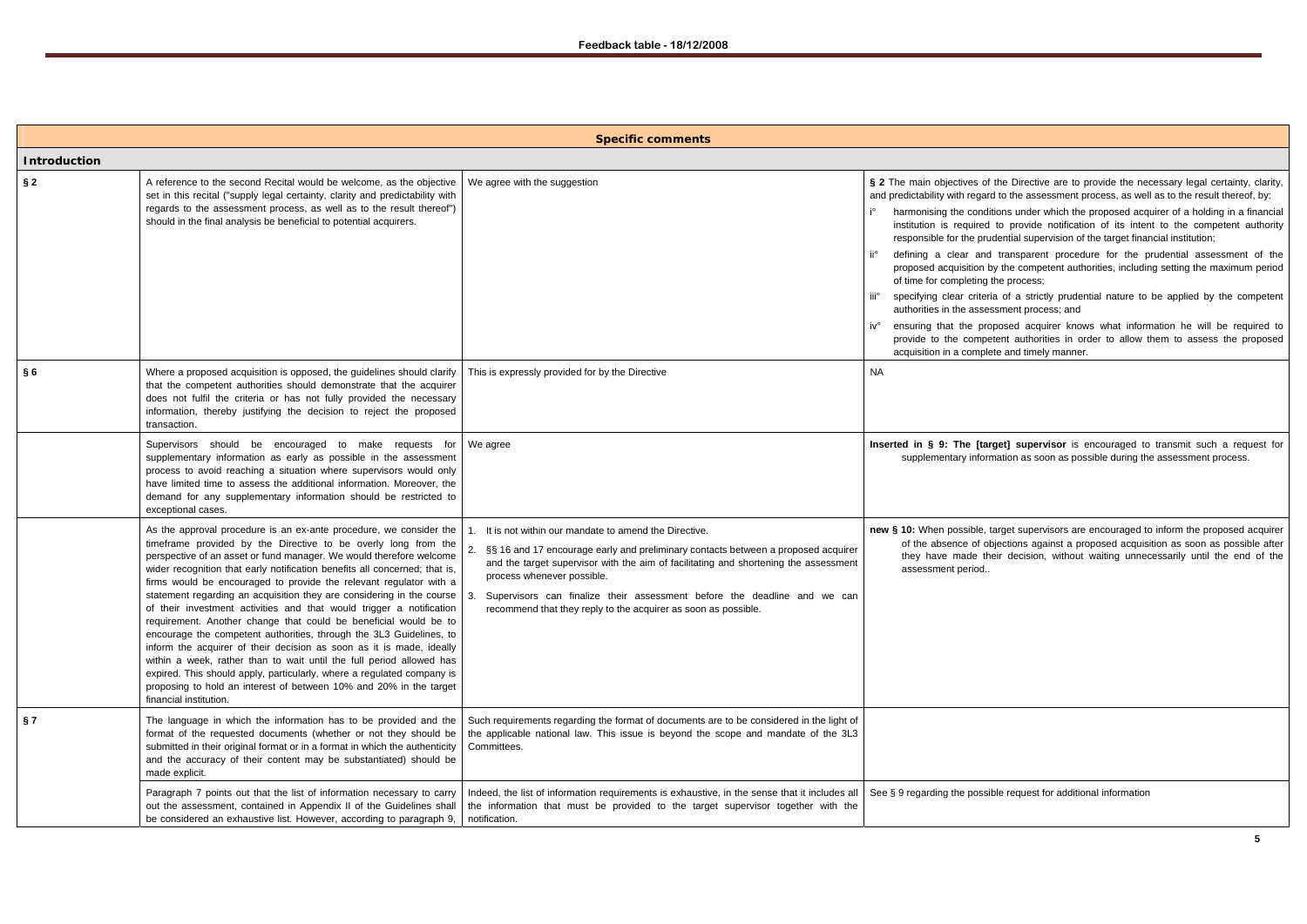*Footnote 19 - This list is intended to be exhaustive, specifying all of the information that the acquirer must pr* for the purpose of assessing the proposed acquisition. However, the target cquirer from providing some of the listed information if this information does *not seem to be necessary for the sound assessment of the acquirer in the specific case. This is the case,*  thority already holds the information or if the information could easily be

equired if the acquirer involuntarily crosses a threshold, or when ert  $^{[4]}$ , or in the case of a decrease in an existing shareholding  $^{[4\text{bis}]}$ .

*Footnote 4 a threshold"* and "action in concert" are defined in the Glossary *Footnote 5: In cases of decrease of participation, there will be no assessment of the shareholder that decreases its stake, but possibly of the proposed acquirer of the shares that are sold.* 

shareholdings are held indirectly through one or more third parties, i holdings should be assessed against the five assessment criteria ed. These requirements may be satisfied by assessing the person at ose who hold shares of the target financial institution directly, unless loubts about intermediate holders.

<sup>h</sup> Recital of the Directive, "the responsibility for the final decision ssessment remains with the competent authority responsible for the in which the acquisition is proposed" (the 'target supervisor'). irer is a financial institution supervised in the EEA by another 'acquirer supervisor'), the target supervisor should take fully into acquirer supervisor, particularly as regards the assessment criteria roposed acquirer. Where appropriate, such cooperation among hized by having recourse to existing supervisory colleges or to such ed in the future in accordance with new prudential Directives.

|        | there are cases in which the target supervisor may consider that some<br>additional information is necessary for the assessment of the<br>acquisition and may request in writing that the proposed acquirer<br>provide it. Since such a request triggers the beginning of the<br>interruption period, the possibility for supervisory authorities to request<br>additional information should be kept to a minimum and be used<br>exceptionally. The list contained in Appendix II should in principle be<br>considered as exhaustive. |                                                                                                                                                                                                                                                                                                                                                                                                                                                    |                                                                                                                                                                                                                                |
|--------|----------------------------------------------------------------------------------------------------------------------------------------------------------------------------------------------------------------------------------------------------------------------------------------------------------------------------------------------------------------------------------------------------------------------------------------------------------------------------------------------------------------------------------------|----------------------------------------------------------------------------------------------------------------------------------------------------------------------------------------------------------------------------------------------------------------------------------------------------------------------------------------------------------------------------------------------------------------------------------------------------|--------------------------------------------------------------------------------------------------------------------------------------------------------------------------------------------------------------------------------|
| § 8    | Supervisors should publish a list of cases in which they generally do<br>not require all the information listed in Appendix II to be provided, e.g.<br>intra-group transactions and acquisitions by regulated entities within<br>the financial sector or their subsidiaries.                                                                                                                                                                                                                                                           | Such exemptions can only be decided on a case by case basis.                                                                                                                                                                                                                                                                                                                                                                                       | § 8. In some cases, the ta<br>information that appears on<br>some information or can obt<br>supervisor should expressly                                                                                                        |
|        | If the target supervisor can obtain information from another supervisory<br>authority, the acquirer should be exempted from providing it. The<br>current wording should be clarified.                                                                                                                                                                                                                                                                                                                                                  | We agree. This should also be clarified in footnote 17.                                                                                                                                                                                                                                                                                                                                                                                            | Footnote 19 - This list is intend<br>provide to the target supervisor<br>supervisor may exempt the acq<br>not seem to be necessary for th<br>for example, if the target auth<br>obtained from another authority.               |
| § 9    | Paragraph 9 expressly mentions the possibility for the supervisor to<br>request "additional information" that is not on the list. It should be<br>clarified that the additional information which supervisors may request<br>should be strictly related to the list of required information and the<br>prudential assessment criteria. The current wording seems to suggest<br>that additional information requests could open the door to any other<br>piece of information.                                                          | This possibility is expressly provided by the Directive and is essential to ensuring that the<br>assessment process can be conducted properly in all circumstances. If necessary, the<br>target supervisor is empowered to request any supplementary information necessary for<br>the prudential assessment without being limited by the list of information that must be<br>initially provided with the notification of the proposed acquisition. | See also new § 6bis above.                                                                                                                                                                                                     |
| § 10   | Proposal to change the sentence "In the event that some pieces of<br>information are deliberately false or forged,"                                                                                                                                                                                                                                                                                                                                                                                                                    | We disagree with this proposal: responsibility for ensuring that the information he   NA<br>provides is not false or forged remains with the proposed acquirer.                                                                                                                                                                                                                                                                                    |                                                                                                                                                                                                                                |
| § 12   | What could be the consequences of a decision by the target<br>supervisor to oppose an involuntary crossing of a threshold? Refusing<br>approval without involving the persons concerned would be dubious<br>from a constitutional point of view.                                                                                                                                                                                                                                                                                       | In case of an involuntarily crossing of the threshold without providing any information to   NA<br>the supervisor, the first action by the latter will be to request the concerned shareholder<br>to submit the files.                                                                                                                                                                                                                             |                                                                                                                                                                                                                                |
|        | This seems inconsistent with paragraph 19 of the Guidelines, which<br>states that "the Directive focuses on the prudential assessment of a<br>proposed acquirer only at the time of an acquisition or an increase in a<br>qualifying holding in a financial institution".                                                                                                                                                                                                                                                              | In case of a decrease in the participating interest, the aim of the process is only to obtain<br>updated information on the shareholding after the transaction. In such a case, there will<br>be no assessment of the shareholder that decreases its stake, but there may be one of<br>the proposed acquirer of the shares that are sold. This could be clarified in a new<br>footnote.                                                            | § 12 Notification is also re<br>persons are acting in concer<br>Footnote 4 : "involuntarily cross<br>Footnote 5: In cases of decre<br>decreases its stake, but possibl                                                         |
| $§$ 13 | It should be clarified in which cases the supervisor is entitled to assess<br>the persons positioned, in the chain of holdings, between the parent<br>company and the direct holder. The expression "has doubts" is too<br>wide and does not in fact provide certainty about its scope of<br>application.                                                                                                                                                                                                                              | This paragraph is drafted in such a way as to reduce the burden on the institutions (and<br>the supervisors) yet allow supervisors to take the measures that are deemed necessary.<br>Providing greater certainty does not seem possible.                                                                                                                                                                                                          | Revised § 13 If significant s<br>all persons in the chain of I<br>where a threshold is crossed<br>the top of the chain and thos<br>the target supervisor has do                                                                |
| § 14   | This paragraph could be interpreted as giving the same responsibility<br>to all supervisors involved, a situation which is bound to create serious<br>practical difficulties in cases of disagreement among supervisors. The<br>Guidelines should better clarify supervisory responsibilities and detail<br>cooperation procedures, and should specify the degree of reliance by<br>the target authority on the acquirer supervisor.                                                                                                   | §§ 14 and 15 articulate the responsibilities of the supervisors as provided for by the<br>Directive. The text explicitly encourages supervisors to work closely together. We can<br>include a reference to the cooperation within existing supervisory colleges and, once the<br>draft CRD has been approved, to the provisions regarding the establishment and tasks of<br>these supervisory colleges.                                            | § 14. As stated in the $10^{th}$<br>regarding the prudential ass<br>supervision of the entity i<br>Nevertheless, if the acquir<br>supervisory authority (the 'a<br>account the opinion of the a<br>directly related to the pro |
|        | Furthermore, the requirement that the acquirer notify each competent<br>authority (including those responsible for the prudential supervision of<br>the subsidiaries) will create practical difficulties in cases of holdings in<br>large financial groups with subsidiaries in many Member States.                                                                                                                                                                                                                                    |                                                                                                                                                                                                                                                                                                                                                                                                                                                    | supervisors could be organiz<br>colleges that may be created                                                                                                                                                                   |

target supervisor may not need the acquirer to provide all of the the published list: for example, if the supervisor already possesses btain it from another supervisory authority. In such cases, the target y exempt the acquirer from providing certain pieces of information.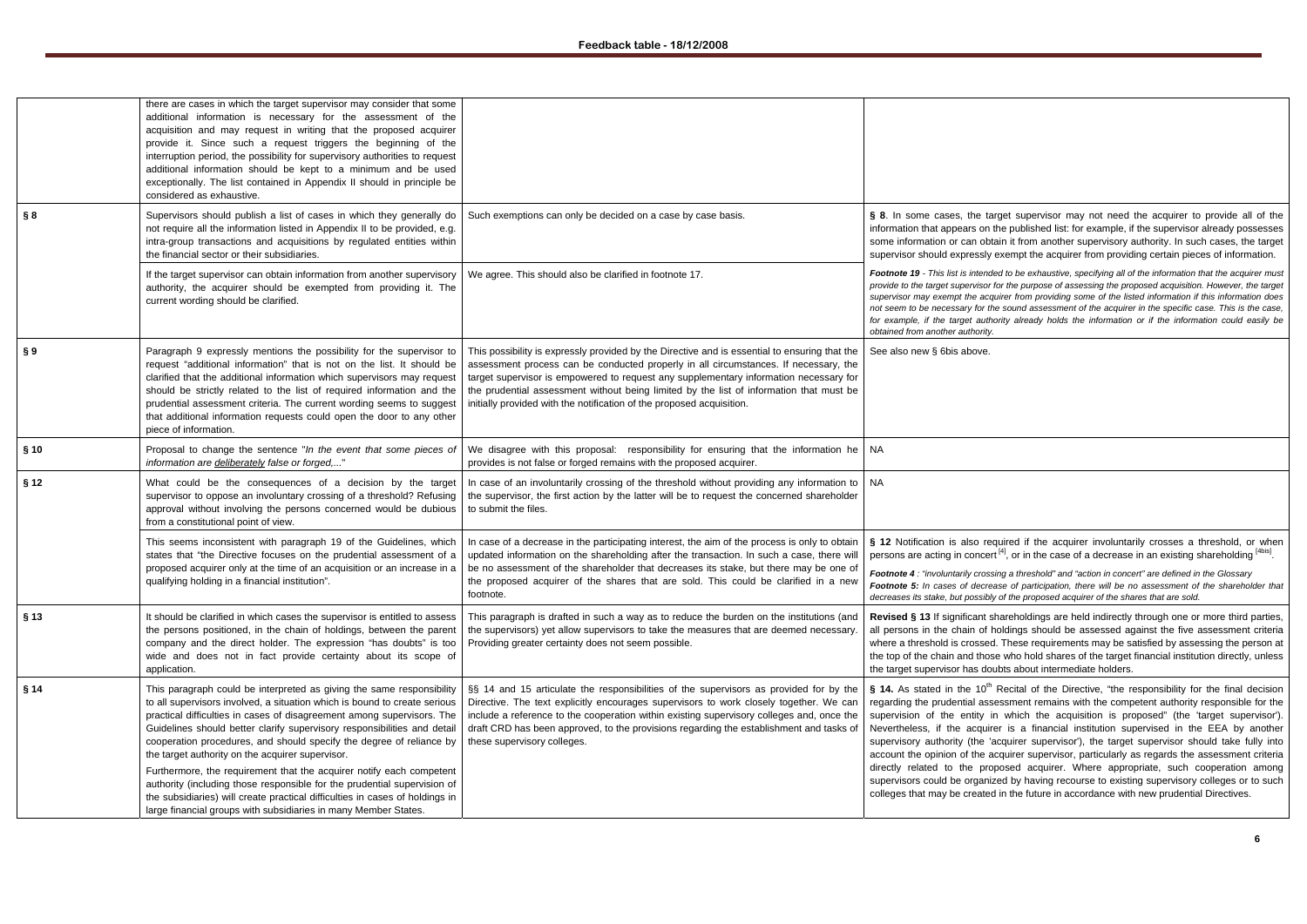| § 15   | Suggestion to amend the 1 <sup>st</sup> sentence as follows: "On the other hand,<br>if the target institution directly concerned by the proposed acquisition<br>in turn directly or indirectly controls subsidiaries that are financial<br>institutions subject to the supervision of other EEA competent<br>authorities, and if the target institution would be controlled by the<br>acquirer, each of these subsidiaries shall also be considered indirectly<br>as 'target financial institutions".                                                                                                                                                                                                                                                                                    | We disagree: even in situations where a person proposes to acquire a qualifying holding<br>in the target financial institution without gaining control of the latter, the national<br>authorities competent for each of its subsidiaries remain competent to assess the<br>acquirer, depending on the definition of "indirect shareholding" provided by their<br>legislation.                                                                                                                                                                                                                                                                                   | NA                                                                                                                                                                                                                                                          |
|--------|------------------------------------------------------------------------------------------------------------------------------------------------------------------------------------------------------------------------------------------------------------------------------------------------------------------------------------------------------------------------------------------------------------------------------------------------------------------------------------------------------------------------------------------------------------------------------------------------------------------------------------------------------------------------------------------------------------------------------------------------------------------------------------------|-----------------------------------------------------------------------------------------------------------------------------------------------------------------------------------------------------------------------------------------------------------------------------------------------------------------------------------------------------------------------------------------------------------------------------------------------------------------------------------------------------------------------------------------------------------------------------------------------------------------------------------------------------------------|-------------------------------------------------------------------------------------------------------------------------------------------------------------------------------------------------------------------------------------------------------------|
|        | It would not be acceptable that "indirect" target supervisors be able to<br>block a proposed transaction occurring at the level of the parent<br>financial institution.                                                                                                                                                                                                                                                                                                                                                                                                                                                                                                                                                                                                                  | First, the cooperation among supervisors is aimed at formulating as far as possible<br>identical or consistent decisions regarding each of the financial institutions concerned by<br>an acquisition proposed by the parent financial institution.<br>Moreover, even if an authority competent for a subsidiary of the financial group cannot<br>agree with the joint decision made by the others, this national authority can only<br>exercises its powers over this subsidiary, not over the group. This is what is meant by the<br>words "as regards the institution which it supervises". It seems unnecessary to elaborate<br>further on this in the text. | NA.                                                                                                                                                                                                                                                         |
|        | With regards to considering subsidiaries and respective "target<br>supervisors" among other EEA competent authorities, the<br>proportionality principle should be exercised on a case-by-case basis<br>to avoid any unduly burdensome reporting.                                                                                                                                                                                                                                                                                                                                                                                                                                                                                                                                         | This is taken into consideration in $\S$ 8 and footnote 17 as modified (see above).                                                                                                                                                                                                                                                                                                                                                                                                                                                                                                                                                                             | <b>NA</b>                                                                                                                                                                                                                                                   |
| § 16   | We would seek guidance and clarification as to whether any target<br>supervisors have the authority to prevent commencement of the formal<br>timetable for considering an acquisition if they have suspicions about<br>the acquirer's motives that may warrant further investigation.                                                                                                                                                                                                                                                                                                                                                                                                                                                                                                    | This seems not to be justified insofar as the complete information requirements are<br>provided to the supervisors.                                                                                                                                                                                                                                                                                                                                                                                                                                                                                                                                             | NA.                                                                                                                                                                                                                                                         |
| § 18   | Suggestion to amend this paragraph as follows: "The Directive applies<br>the principle of proportionality to the assessments. This principle,<br>which is mentioned in recitals 5, 8, and 9, applies both to the<br>composition of the required information and to the assessment<br>procedures. The type of information and the documentation required<br>from the acquirer may be influenced by the particularities of the<br>acquirer (legal vs. natural person, supervised financial institution vs.<br>other entity, etc.), the particularities of the proposed transaction (intra-<br>group vs. "external" transaction, etc.), the degree of involvement of the<br>acquirer in the management of the target financial institution, or the<br>level of the holding to be acquired." | We can add some additional examples to demonstrate the proportionality principle. On<br>the other hand, since requirements concerning the form of the documents to be provided<br>remain at the discretion of national legislation, it does not seem appropriate to mention<br>this aspect under this paragraph.                                                                                                                                                                                                                                                                                                                                                | § 18. The Directive applies<br>which is mentioned in reci<br>information and to the ass<br>acquirer may be influence<br>supervised financial institu<br>supervised in the EEA or a<br>transaction (intra-group vs<br>acquirer in the managemer<br>acquired. |
|        | Restructuring within a group will, as a rule, be a case where the<br>proportionality principle leads to less stringent requirements.<br>It should also be mentioned that the type of information required from<br>the acquirer may be influenced by whether the acquirer is an institution<br>supervised in the EEA or a third-country institution.                                                                                                                                                                                                                                                                                                                                                                                                                                      |                                                                                                                                                                                                                                                                                                                                                                                                                                                                                                                                                                                                                                                                 |                                                                                                                                                                                                                                                             |
| $§$ 19 | 'This should be amended to be consistent both with Article 20 of the<br>Directive and paragraph 12 of the Guidelines as follows: "The Directive<br>focuses on the prudential assessment of a proposed acquirer only at<br>the time of an acquisition, or an increase in or a reduction of a<br>qualifying holding in a financial institution".                                                                                                                                                                                                                                                                                                                                                                                                                                           | This paragraph is intended to clarify that a clear difference must be made between the<br>assessment of shareholders at the time of an acquisition, and those made in the course<br>of on-going supervision. In case of a decrease in the participating interest, the process is<br>intended only to obtain updated information on the shareholdings after the transaction. In<br>the latter case, there will be no assessment of shareholders who decrease their stake.                                                                                                                                                                                        | NA.                                                                                                                                                                                                                                                         |

**s** the principle of proportionality to the assessments. This principle, citals 5, 8, and 9, applies both to the composition of the required isessment procedures. The type of information required from the ed by the particularities of the acquirer (legal vs. natural person, ution vs. other entity, whether or not the financial institution is an equivalent third country, etc.), the particularities of the proposed s. "external" transaction, etc.), the degree of involvement of the ant of the target financial institution, or the level of the holding to be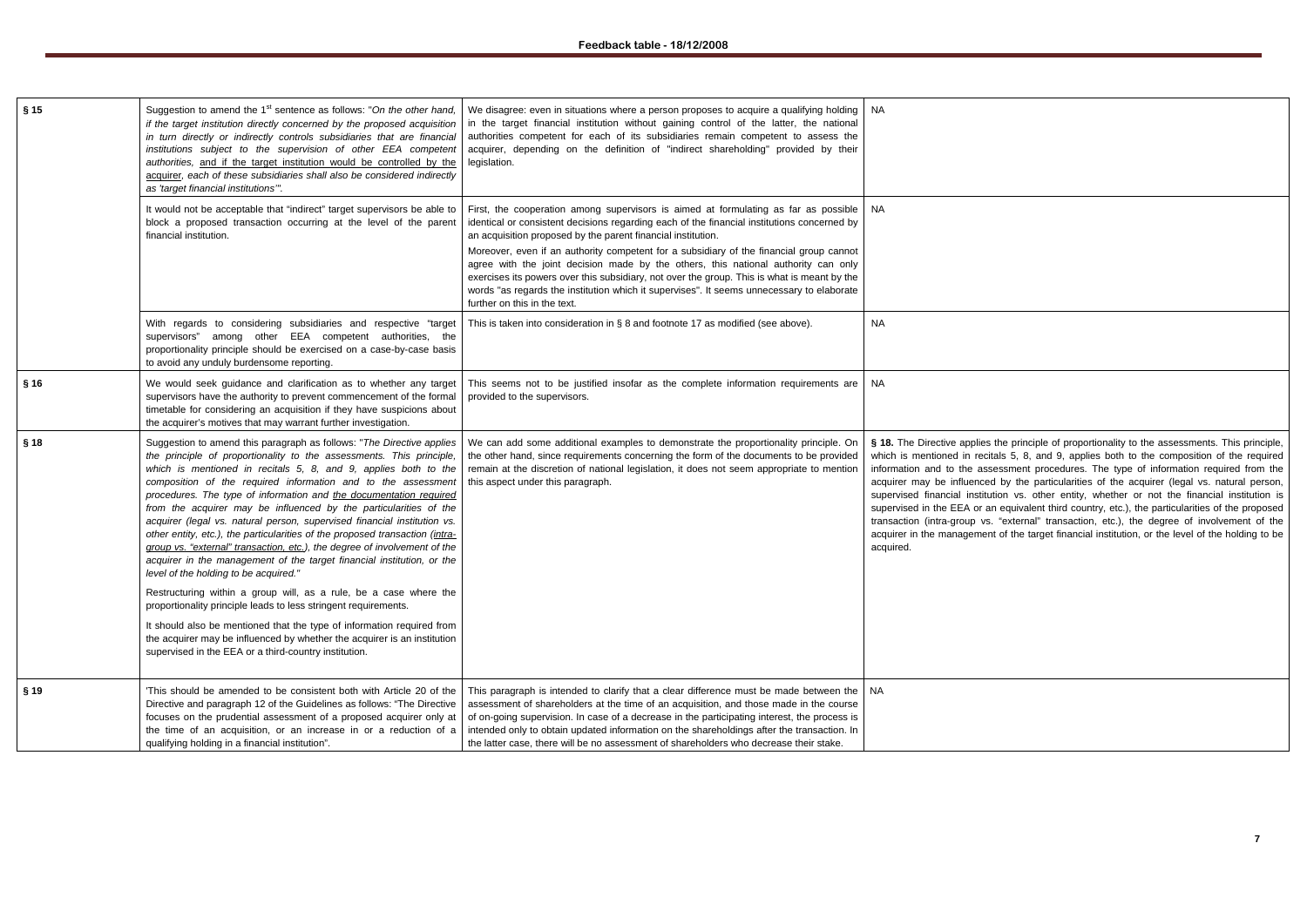nay judge the relevance of criminal records differently, according to the type of conviction, the level of appeal (definitive vs non-definitive convictions), the type of punishment (imprisonment vs less severe punishments), the length of the sentence (more vs less than a specified period), the phase of the judicial process reached (conviction, trial, indictment), the effect of rehabilitation.

|                                                                                              | First assessment criterion - Reputation of the proposed acquirer                                                                                                                                                                                                                                                                                                                                                                                                                                                                                                                                                                                                                                                                                                                                                                                                                                                                                                                  |                                                                                                                                                                                                                                                                                                                                                                                                        |                                                                                                                                                  |
|----------------------------------------------------------------------------------------------|-----------------------------------------------------------------------------------------------------------------------------------------------------------------------------------------------------------------------------------------------------------------------------------------------------------------------------------------------------------------------------------------------------------------------------------------------------------------------------------------------------------------------------------------------------------------------------------------------------------------------------------------------------------------------------------------------------------------------------------------------------------------------------------------------------------------------------------------------------------------------------------------------------------------------------------------------------------------------------------|--------------------------------------------------------------------------------------------------------------------------------------------------------------------------------------------------------------------------------------------------------------------------------------------------------------------------------------------------------------------------------------------------------|--------------------------------------------------------------------------------------------------------------------------------------------------|
| para 20 (case of a<br>financial acquirer<br>established and<br>supervised<br>outside the EU) | One respondent suggested extending the scope of<br>facilitation mentioned in Recital 8 of the Directive to<br>include foreign acquirers if their entity is supervised by a<br>comparable regulator of another major financial centre<br>[eg by the Fed]                                                                                                                                                                                                                                                                                                                                                                                                                                                                                                                                                                                                                                                                                                                           | The situation described is facilitated by cooperation with the<br>competent supervisory authority when assessing the equivalence of<br>the regulation concerning reputation (par. 47 of the Guidelines)                                                                                                                                                                                                | No changes needed                                                                                                                                |
|                                                                                              | One respondent expressed concern that excessive<br>requirements might act as a disincentive to acquire<br>equity interests in financial companies                                                                                                                                                                                                                                                                                                                                                                                                                                                                                                                                                                                                                                                                                                                                                                                                                                 | The requirements are established by the Directive itself when it<br>details the list of the criteria to be assessed with a view to ensuring<br>the sound and prudent management of an acquisition.                                                                                                                                                                                                     | No changes needed.                                                                                                                               |
| Para. 22 and 28                                                                              | In relation to the integrity of the proposed acquirer, the<br>3L3 Committees should urge their members to be as<br>convergent as possible in the interpretation of the<br>concept of absence of negative records, at least in<br>connection with the appraisal of the suitability of the<br>proposed acquirer and the financial soundness of the<br>proposed acquisition. This would increase legal certainty<br>for market operators and avoid cases of "forum<br>shopping", i.e. business decisions being taken depending<br>on the applicable national legal framework.<br>Likewise, and to the same extent, convergence is<br>required in relation to para. 28 which outlines that<br>Member States may judge the relevance of criminal<br>records differently, based on their different national legal<br>frameworks.                                                                                                                                                        | The Guidelines aim at enhancing convergence in the interpretation of<br>the suitability of the acquirer when they describe situations which<br>may cast doubt on the trustworthiness of the acquirer. To reinforce<br>this objective, the reference to the national legislation in para. 28<br>could be deleted; coherently, "the Member States" should be modified<br>in "the supervisory authority". | Target supervisors m<br>differently, according<br>(definitive vs non-def<br>(imprisonment vs les<br>(more vs less than a<br>reached (conviction, |
| Para. 24                                                                                     | In order to provide both supervisors and market players<br>with certainty and clarity, it should be clarified that for<br>criminal offences to be relevant, these should always<br>(and anyway) be listed amongst the criminal records.<br>It would be advisable to state that legal decisions must<br>have been made, hence guaranteeing the existence of<br>responsibility further to criminal, administrative or any<br>other proceedings. An exemption to this principle would<br>be applicable in cases where the proceedings were<br>initiated by the supervisors themselves or the office of<br>the public prosecutor as in these cases there is no doubt<br>about the veracity of the accusations.<br>In addition the paper should clarify how to handle<br>criminal or administrative records that have been<br>expunged. A possible practical solution would be to<br>require information relating to facts which have taken<br>place within a certain number of years. | Par. 28 offers to the supervisors the possibility of considering the<br>relevance of criminal records according to different situations, among<br>these situations is the phase of the judicial process.                                                                                                                                                                                               | See amended § 31                                                                                                                                 |
| Para. 25                                                                                     | Investigations should be relevant to the integrity<br>assessment only in so far as they lead to proceedings<br>against the acquirer being started.                                                                                                                                                                                                                                                                                                                                                                                                                                                                                                                                                                                                                                                                                                                                                                                                                                | Proceedings may have not been started just for technical reasons<br>(prescription) and the supervisors should be able to assess the<br>relevance of this situation. An investigation concerning a serious<br>offence under the law governing banking, securities and insurance<br>activity should be assessed by the supervisors.                                                                      | No changes needed.                                                                                                                               |
| Para. 25                                                                                     | It would be more efficient to examine fewer situations.<br>We would propose to retain only administrative fines of 1<br>million euros and above, and to limit the 'look back'                                                                                                                                                                                                                                                                                                                                                                                                                                                                                                                                                                                                                                                                                                                                                                                                     | It would not be appropriate to set a limit such as 1 million euros to<br>judge the relevance of a fine considering that the relevance of this<br>limit may be very different among Member States. Nor would it be                                                                                                                                                                                      | No changes needed.                                                                                                                               |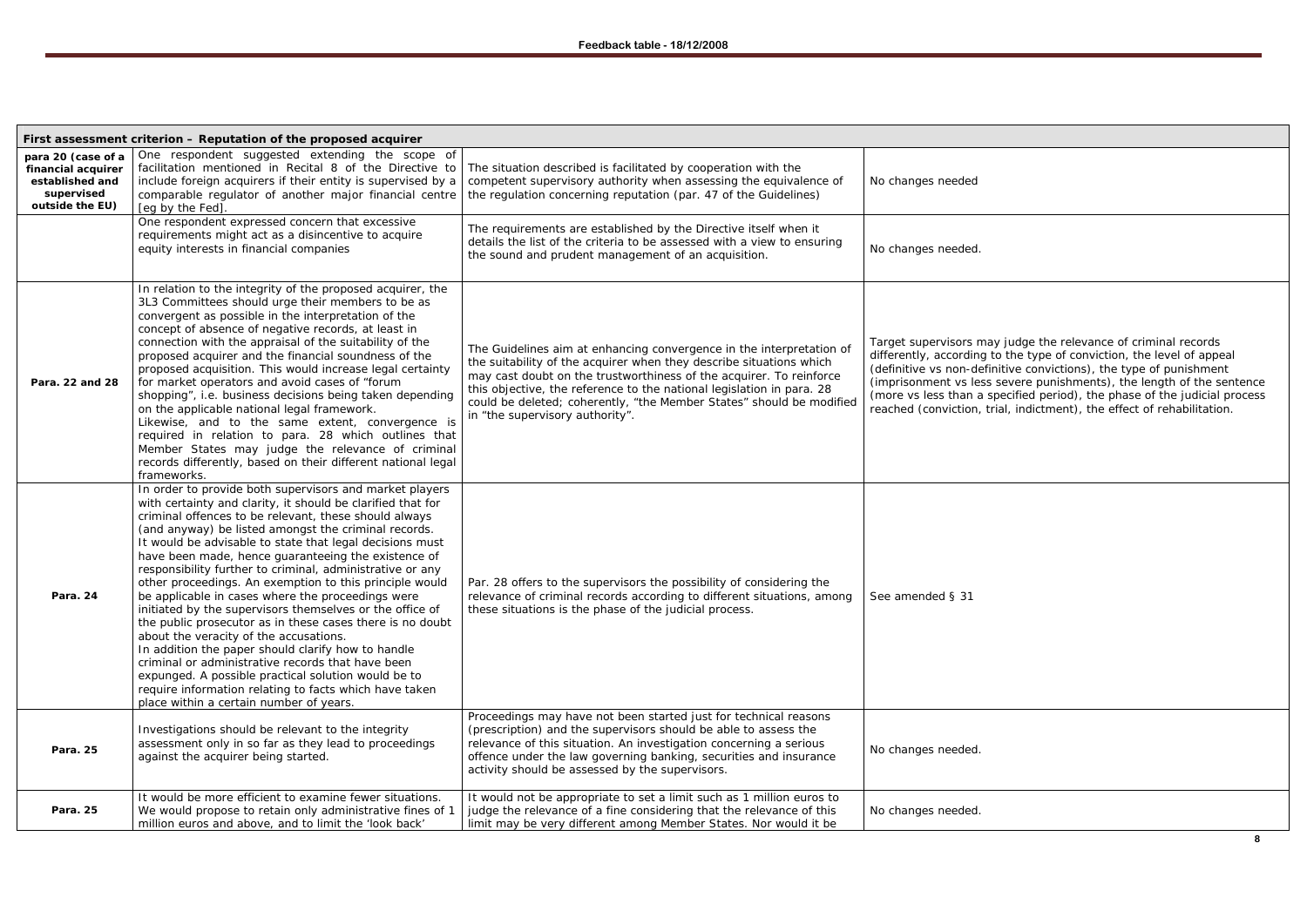See amended para. 33: But in all cases, the acquirer himself should attest in a statement that none of the situations described in points 24 to 26 occurs or has occurred in the past to his best knowledge. A delayed, incomplete, or undelivered declaration will call into question the approval

33

|          | period to one that should not significantly exceed two<br>years. Practically speaking, the acquirer will often not be<br>able to deliver such information if it dates back too many<br>years.                                                                                                                                                                                                                                                                                                                                                                                 | appropriate to set a time limit in the past as it would be very difficult<br>to set this limit irrespective of the type of criminal records (a serious<br>criminal offence should be considered even if very dated).                                                                                                                                                                                                                                                                                                                                                                                                                                                    |                                                                                                                         |
|----------|-------------------------------------------------------------------------------------------------------------------------------------------------------------------------------------------------------------------------------------------------------------------------------------------------------------------------------------------------------------------------------------------------------------------------------------------------------------------------------------------------------------------------------------------------------------------------------|-------------------------------------------------------------------------------------------------------------------------------------------------------------------------------------------------------------------------------------------------------------------------------------------------------------------------------------------------------------------------------------------------------------------------------------------------------------------------------------------------------------------------------------------------------------------------------------------------------------------------------------------------------------------------|-------------------------------------------------------------------------------------------------------------------------|
| Para. 26 | The evaluation of the absence of correctness in past<br>business dealings should be based on objective grounds<br>able to reasonably undermine the integrity and<br>reputation of the acquirer. In particular, supervisors<br>should not focus on the "refusal", "revocation,<br>withdrawal, or termination", "expulsion", "dismissal" or<br>"resignation" themselves but rather on the grounds on<br>which they have been based (e.g. an authorization may<br>have been refused due to the fact that one of the<br>documents submitted was not notarized, as requested).     | The guidelines indicate situations which the supervisors should pay<br>attention to; this does not mean that the grounds on which<br>revocation, refusal etc have been based should not be considered by<br>the supervisors, having in mind the aim of the assessment (the<br>correctness of business dealings).                                                                                                                                                                                                                                                                                                                                                        |                                                                                                                         |
| Para. 30 | As the acquirer is not necessarily aware of investigations<br>carried out against him, it would be helpful to clarify that<br>the statement referred to should be made to the best of<br>the acquirer's knowledge. Similarly, if the acquirer is<br>formed by a large group of people, only a subjective<br>statement for the group should be filed which is based<br>on 'the best knowledge' of the group.                                                                                                                                                                   | An acquirer may be or not aware of investigations against him<br>depending on the kind of investigations and the legislative framework<br>existing in the Member States concerning the individual rights in<br>judicial proceedings. A statement which is incomplete just because an<br>acquirer is unaware of investigations could never call into question<br>the approval of the acquisition (but the investigations could well call<br>into question the approval); in the case of a group, an acquirer who is<br>the parent company of a group should be aware of the situation<br>concerning all companies in the group. The proposal can however be<br>accepted. | See amended para. 3<br>in a statement that no<br>occurs or has occurre<br>incomplete, or undeliv<br>of the acquisition. |
| Para. 30 | Many respondents have asked the Level 3 Committees to<br>define the lay out and content of a standard document<br>containing the information on the reputation of the<br>acquirer. This would avoid the target supervisors<br>rejecting a document developed by the acquirer itself<br>e.g. because it does not conform to their own standards.<br>A template developed at European level would moreover<br>facilitate exchanging this information amongst the<br>respective supervisory authorities and provide a<br>harmonized format that could be used by any supervisor. | The list of information concerning the acquirer in par. 2, a) 10, is very<br>close to the template required. On the other hand, the Member<br>States may need to adapt the format, e.g. to their own company law.                                                                                                                                                                                                                                                                                                                                                                                                                                                       | No changes needed                                                                                                       |
| Para. 30 | It should suffice that only an attestation of 'good<br>conduct' is required as the production of evidence of<br>'good conduct' is impossible to provide. It would also be<br>helpful for the supervisor to provide a checklist of<br>"wrongdoings" to guide the proposed acquirer in the<br>disclosure of any business failings, regulatory breaches<br>or criminal offences (this is the approach adopted, eg, in<br>the UK under the FSMA when the FSA assesses whether<br>persons should be approved to undertake specified<br>controlled functions within firms).         | The guidelines ask for a statement by the acquirer attesting that none<br>of the situations described in par. 24-26 has occurred. The acquirer is<br>not required to give evidence of good conduct unless the supervisor<br>has need to verify the statement. A list of general wrongdoings has<br>been given in par. 24-26.                                                                                                                                                                                                                                                                                                                                            | See also amended § 3                                                                                                    |
| Para. 33 | The requirement that "the persons who effectively direct<br>the business" must meet the reputation criteria is not<br>specifically mentioned in the Directive; it is only stated<br>that the "acquirer" shall meet these requirements; it<br>would be appropriate for supervisors to prepare an<br>official list of functions falling under the definition<br>contained in the Directive and whereby the 3L3                                                                                                                                                                  | The reference to the persons who direct the business is necessary to<br>verify the reputation of an acquirer which is a company (in many<br>Member States only physical persons may be charged with criminal<br>offences). A list of officials falling under the definition would be<br>difficult to identify, given the different company laws and governance<br>structures existing in the Member States.                                                                                                                                                                                                                                                             | No changes needed                                                                                                       |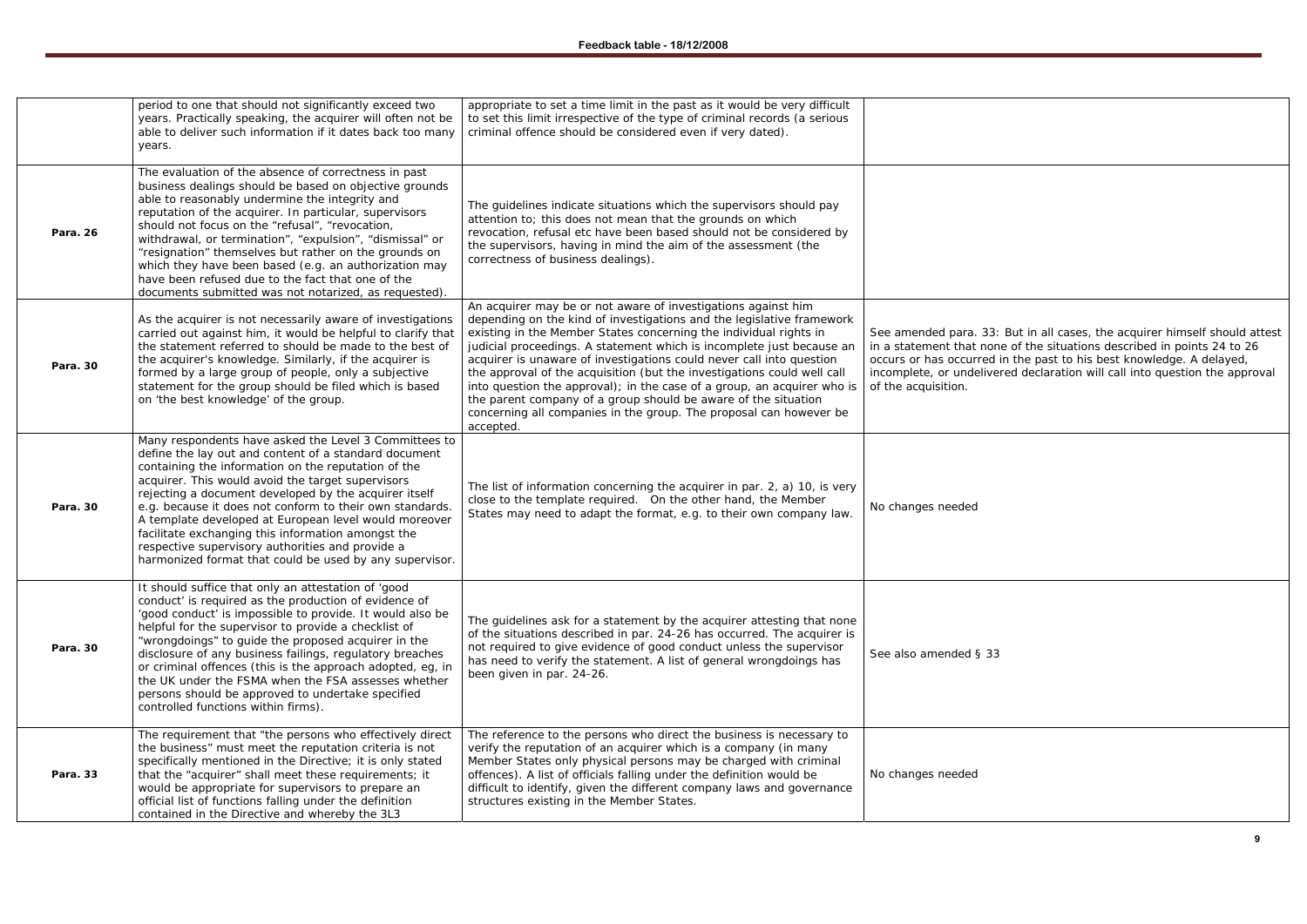# When assessing the integrity of the acquirer, [….]or appears to have a relevant family or business relationship with the acquirer.

|             | Committees could monitor the use of such criteria.                                                                                                                                                                                                                                                                                                                                   |                                                                                                                                                                                                                                                                                           |                                                 |
|-------------|--------------------------------------------------------------------------------------------------------------------------------------------------------------------------------------------------------------------------------------------------------------------------------------------------------------------------------------------------------------------------------------|-------------------------------------------------------------------------------------------------------------------------------------------------------------------------------------------------------------------------------------------------------------------------------------------|-------------------------------------------------|
| Para. 33    | It has been noted that it would be safe to assume at<br>least for companies subject to supervision that the<br>business managers are reliable                                                                                                                                                                                                                                        | The reputation of the persons who direct the business of a supervised<br>entity is generally presumed (para.44, second bullet point)                                                                                                                                                      | No changes needed                               |
| Para. 34    | It should be clarified which family/business relationships<br>are considered relevant; in addition, the 3L3 Committees<br>should help the industry to understand in more depth<br>under what circumstances a person may appear to have<br>a family or business relationship with the acquirer.                                                                                       | The guidelines identify general categories of a relationship which may<br>be relevant with respect to the integrity of the acquirer. In footnote 7<br>some examples of business relationships are given. Family<br>relationship could be restricted to the "relevant family relationship" | When assessing the in<br>relevant family or bus |
| Para. 36-37 | It would be helpful to specify the means that the<br>acquirer may have available to substantiate compliance<br>with the requirement of professional competence.                                                                                                                                                                                                                      | These means are included in the list of information (description of the<br>activities performed by the acquirer, companies controlled etc.)                                                                                                                                               | No changes needed                               |
| Para. 41    | It would be helpful to clarify what is meant by "decisive<br>influence", particularly as compared to "significant<br>influence".                                                                                                                                                                                                                                                     | To avoid confusion, reference is now made to "any" influence and<br>clarification is to be found in footnote 9.                                                                                                                                                                           | See amended § 44                                |
| Para. 41    | It would be appreciated if the proportionality principle<br>could be applied to the professional competence<br>requirements, and that significantly lower standards of<br>evidence will be required of them.<br>As the acquirer is a regulated entity, the target<br>supervisor should be able to rely on the opinion of the<br>acquirer's supervisor with regard to this criterion. | The proportionality principle is explicitly stated in para. 44. The<br>supervisor is able to rely on the opinion of the supervisor of the<br>acquirer (see par. 47 of the Guidelines)                                                                                                     | No changes needed                               |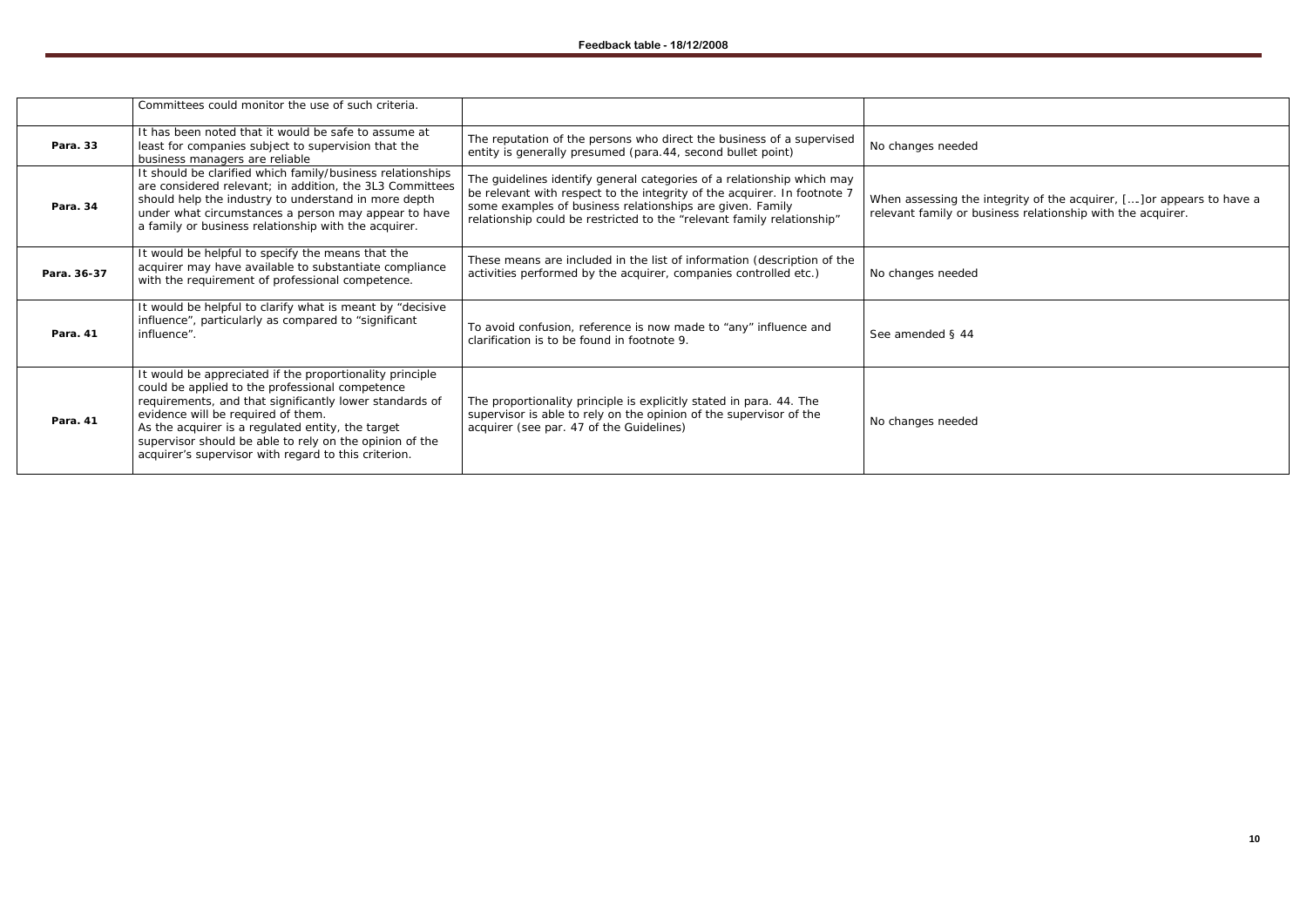| Second assessment criterion - Reputation and experience of those who will direct the business                                                                                                                                                                                                                                                                 |                                                                                                                                                                                                                                                                                                                                        |                                  |  |  |
|---------------------------------------------------------------------------------------------------------------------------------------------------------------------------------------------------------------------------------------------------------------------------------------------------------------------------------------------------------------|----------------------------------------------------------------------------------------------------------------------------------------------------------------------------------------------------------------------------------------------------------------------------------------------------------------------------------------|----------------------------------|--|--|
| The term "directors or managers" is unclear as it varies<br>across the EU. This term should be replaced by "persons<br>who effectively manage the business".                                                                                                                                                                                                  | Accepted                                                                                                                                                                                                                                                                                                                               | See par. 52,53, 54,55 as amended |  |  |
| The second criterion would be unlikely to apply to asset<br>and fund managers. It may, of course, be applicable<br>where their group takes over another financial firm.                                                                                                                                                                                       | The acquisition of control following a take over is the only situation in<br>which the 2° criterion applies if the acquirer has the intention of<br>appointing new directors.                                                                                                                                                          | No changes needed                |  |  |
| The possibility for a target supervisor to reject a<br>proposed acquisition solely because the person who is<br>intended to effectively direct the business is considered<br>not to be fit and proper is disproportionate. It has been<br>suggested that in such cases the acquirer be informed of<br>the situation and allowed to make changes to remedy it. | It is the Directive which states that an authority may oppose the<br>acquisition if the persons who will direct the business are not fit and<br>proper. This does not prevent the acquirer from modifying his initial<br>plans concerning these persons, by appointing new persons in order<br>to obtain the authorisation, if needed. | No changes needed                |  |  |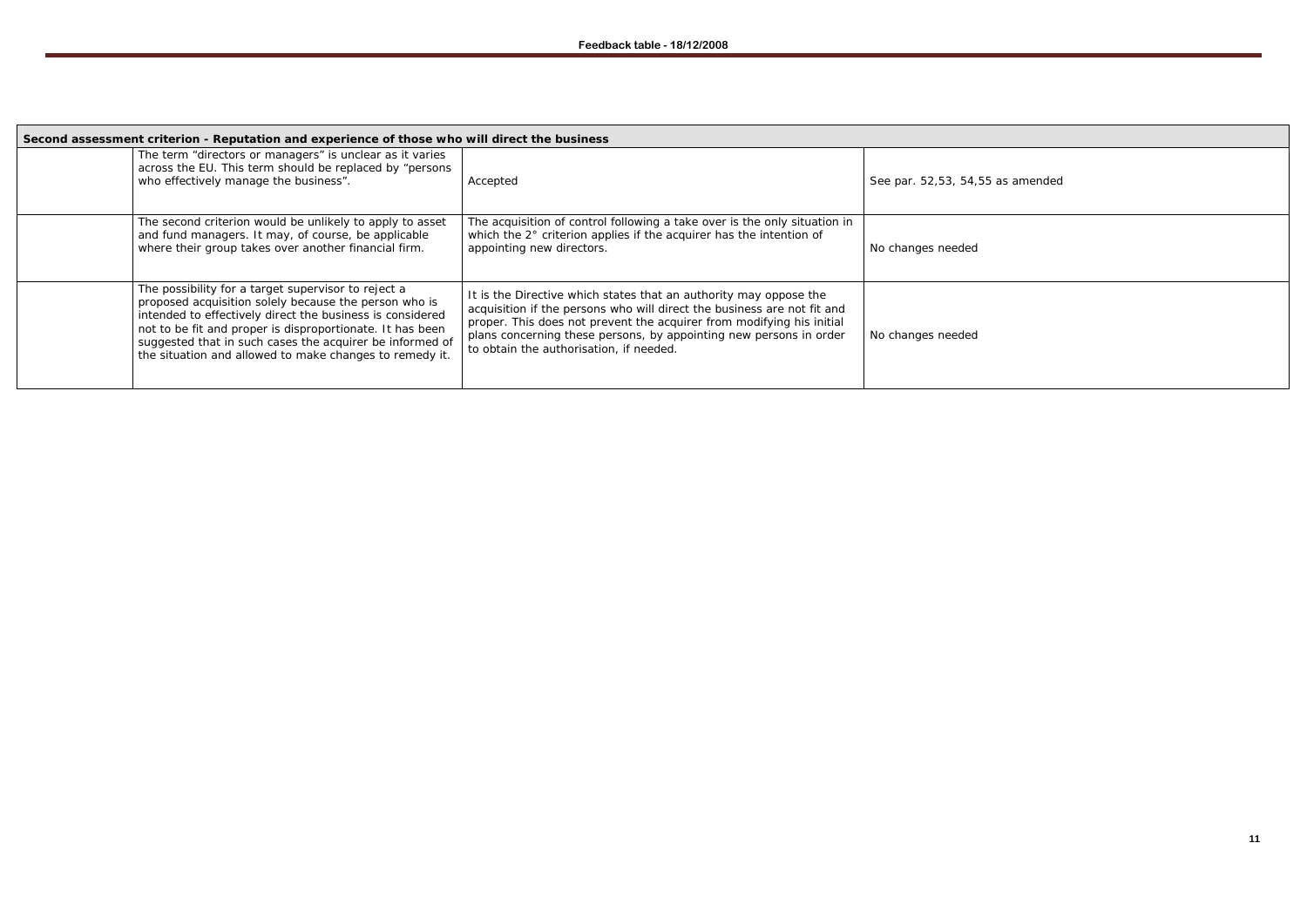*For institutions supervised in the EEA, information about the group structure of the acquirer could be reduced to information about parts of*  hich are concerned by the transaction (for example *Retail Departmentof the acquirer for the acquisition of a entity whose ail ones).* 

|                               | Third assessment criterion - Financial soundness of the proposed acquirer                                                                                                                                                                                                                                                                                                                                                                                                                             |                                                                                                                                                                                                                                                                                                                                                                                                                                                                                                                                                                                                                                 |                                                                                                                                                                                   |
|-------------------------------|-------------------------------------------------------------------------------------------------------------------------------------------------------------------------------------------------------------------------------------------------------------------------------------------------------------------------------------------------------------------------------------------------------------------------------------------------------------------------------------------------------|---------------------------------------------------------------------------------------------------------------------------------------------------------------------------------------------------------------------------------------------------------------------------------------------------------------------------------------------------------------------------------------------------------------------------------------------------------------------------------------------------------------------------------------------------------------------------------------------------------------------------------|-----------------------------------------------------------------------------------------------------------------------------------------------------------------------------------|
| Definition and<br>scope<br>54 | One respondent suggested that information about<br>strategy was only information about a change in the<br>strategy of the target company and not about the<br>strategy of the acquirer.                                                                                                                                                                                                                                                                                                               | It is not relevant to evaluate the overall coherence of the project<br>without knowing the strategy of the acquirer, especially in the case of<br>a change in control. In fact, in the list of information required, the<br>information about strategy is detailed in the case of a change in<br>control. In the others cases, the strategy is almost summed up by the<br>overall aim of the acquisition.                                                                                                                                                                                                                       | See amended § 57: F<br>acquirer" can be unde<br>proposed acquisition a<br>foreseeable future. Th<br>the acquisition and th<br>but also - in case of a<br>objectives, consistent   |
| 55                            | A few respondents noted that the requirement that the<br>acquirer should produce financial soundness forecasts for<br>three years would be excessively onerous for investment<br>managers who invest in the target company for purely<br>financial reasons and suggested that despite para. 59<br>about the proportionality principle, where an acquisition<br>has purely financial investment purposes, a clause<br>equivalent to that in Para. 50 should provide an<br>exception to this criterion. | cf. general comments. Para. 50 deals with the non- application of the<br>2nd criterion in certain cases, on the other hand, the assessment of<br>the 3rd criterion is compulsory in all cases at least about the capacity<br>of the acquirer to finance the acquisition. The assessment then<br>depends on the influence of the potential acquirer in accordance with<br>the principle of proportionality. Moreover, financial forecasts for three<br>years are not required in cases of a purely financial transaction (only<br>in the case of a change of control and sometimes of a qualifying<br>holding).                  | See amended § 58: 7<br>authorities to determ<br>acquirer is strong end<br>of the target financial<br>years), in accordance<br>acquirer, nature of th                              |
|                               | One respondent noted that :<br>Criteria with regard to the financial soundness of<br>$\circ$<br>the acquirer which go beyond the ability to meet<br>the group solvency requirements after the<br>completion of the transaction should not be<br>established.<br>Especially, the approval of the transaction should<br>$\circ$<br>not depend on an improvement in the group's<br>financial situation due to the acquirer's financial<br>strength.<br>The Directive does not require such improvement.  | No. If the acquirer is a regulated entity, the acquirer must be<br>compliant with regulation, including the capital adequacy ratio for<br>banks, or the equivalent for insurance; both before the acquisition<br>and after the acquisition, the group (acquirer $+$ targeted entity) must<br>be compliant with regulation.                                                                                                                                                                                                                                                                                                      | No modification                                                                                                                                                                   |
| 56                            | One respondent suggested that the test on the<br>implementation of the business plan should be limited to<br>the core principles of such business plan related directly<br>to the target company and should not be extended to<br>the overall business plan (including strategy, market<br>position, etc.).                                                                                                                                                                                           | Information about the strategy of the potential acquirer is relevant to<br>assess the overall coherence of the project and information about<br>strategy is detailed in the case of a change of control. In the other<br>cases, the strategy is summed up by the overall aim of the<br>acquisition. Otherwise, in a case of supervised group, information<br>may be limited to a presentation of the global organization and details<br>about the core business affected by this project (for example,<br>detailed presentation on retail banking in the case of a participation in<br>an entity specialized in this business). | Please see new footno<br>(e) about the group s<br>For institutions super<br>structure of the acqui<br>its group structure wh<br>Retail Departmentof t<br>activities are only reta |
|                               |                                                                                                                                                                                                                                                                                                                                                                                                                                                                                                       |                                                                                                                                                                                                                                                                                                                                                                                                                                                                                                                                                                                                                                 |                                                                                                                                                                                   |
| Proportionality<br>59         | One respondent suggested that the Guidelines explicitly<br>noted that the depth of the assessment should be lower<br>in the case of an acquirer subject to supervision in the<br>EEA.                                                                                                                                                                                                                                                                                                                 | According to Recital 10, the competent authority should take into full<br>account the opinion of the competent authority responsible for the<br>supervision of the acquirer and competent authorities work in close<br>cooperation. This is already reflected in para 63.                                                                                                                                                                                                                                                                                                                                                       | No changes needed.                                                                                                                                                                |

First, "the financial soundness of the proposed erstood as the capacity of the acquirer to finance the and to maintain a sound financial structure for the his capacity should be reflected in the overall aim of the acquisition and the policy of the acquirer regarding the acquisition, but also - in case of a change in control - in the forecast financial with the strategy identified in the business plan.

> **Thus this assessment criterion allows supervisory** ine whether the financial soundness of the proposed *acquirer is strong enough to ensure the sound and prudent management of the target financial institution for the foreseeable future (usually three <u>Parth the principle of proportionality (nature of</u> <u>acquisition).</u>*

ote 27 in Appendix II: part II A/ change in control I. structure of the acquirer: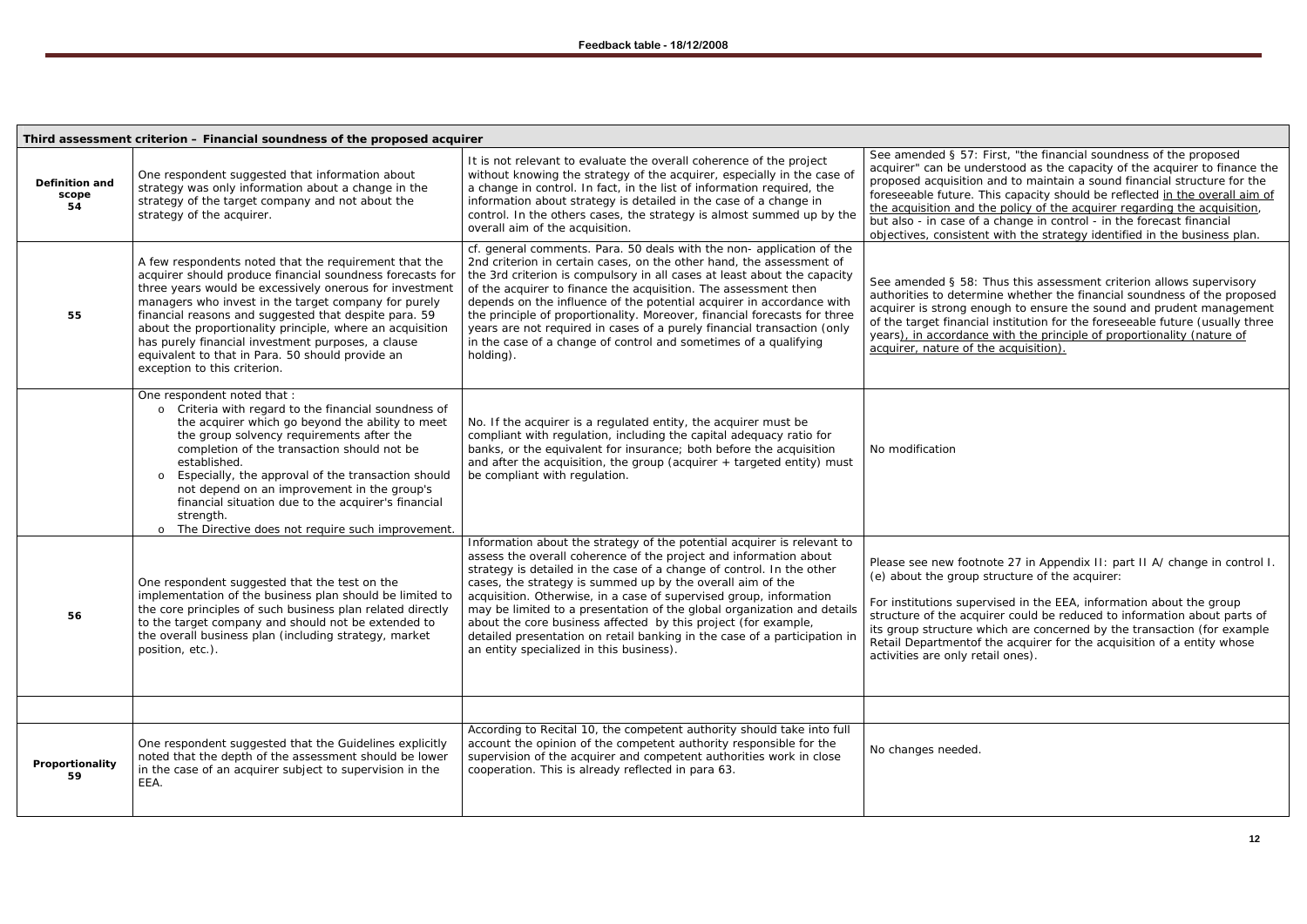| 62 | One respondent asked for the meaning of "full financial<br>information" and "full assessment".                                                                                                                                  | This paragraph was only intended to reflect the situation where by<br>default all information required in the list has to be provided. To avoid<br>any confusion, it has been deleted. | Old § 62 deleted. |
|----|---------------------------------------------------------------------------------------------------------------------------------------------------------------------------------------------------------------------------------|----------------------------------------------------------------------------------------------------------------------------------------------------------------------------------------|-------------------|
| 63 | One respondent suggested that in the case of a<br>discrepancy between the assessment of the target<br>supervisor and the analysis of the acquirer supervisor a<br>system of conflict resolution would have to be<br>introduced. | cf. general comments about cooperation between supervisors.                                                                                                                            |                   |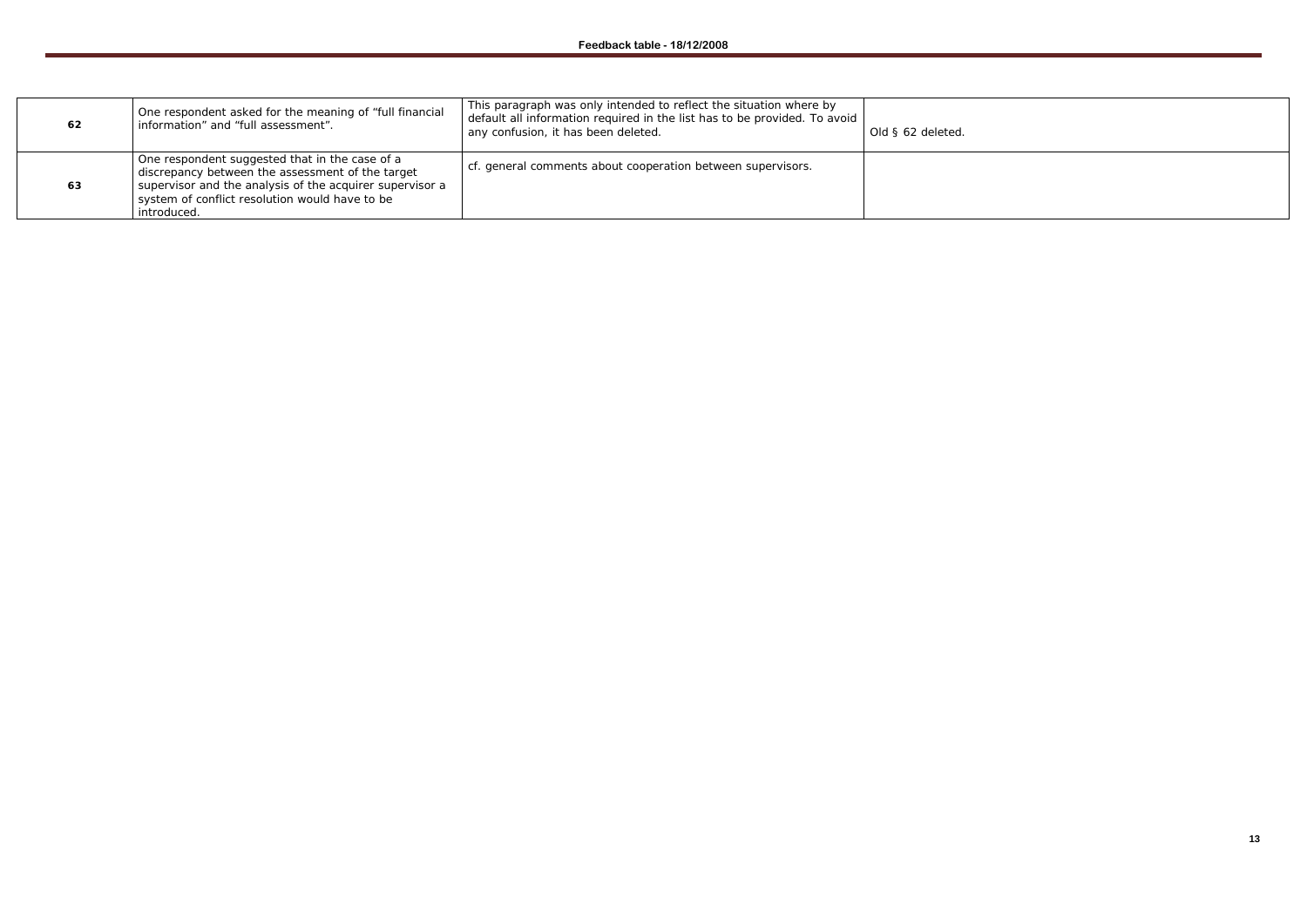|                                      | Fourth assessment criterion - Compliance with prudential requirements                                                                                                                                                                                                                                                                                                                                                                                                                                                                                                                                                                                                                                                                                                                                                                                                                                                                                                                                                                                                                                                                                                                                                                                                                                                                                                                                                                                                                                                                                                                                         |                                                                                                                                                                                                                                                                                                                                                                                                                                                                                                                                                                                                                                                                                                                                                                                                                                                                                                                                                                                                                                                                                                                                                                                                                                                                                                                                                                                                                                                                                                                                                                                                                                                                                                                                                                                                                                                                                                                                                                                                                                                                                                                                                                                                         |                                                                   |
|--------------------------------------|---------------------------------------------------------------------------------------------------------------------------------------------------------------------------------------------------------------------------------------------------------------------------------------------------------------------------------------------------------------------------------------------------------------------------------------------------------------------------------------------------------------------------------------------------------------------------------------------------------------------------------------------------------------------------------------------------------------------------------------------------------------------------------------------------------------------------------------------------------------------------------------------------------------------------------------------------------------------------------------------------------------------------------------------------------------------------------------------------------------------------------------------------------------------------------------------------------------------------------------------------------------------------------------------------------------------------------------------------------------------------------------------------------------------------------------------------------------------------------------------------------------------------------------------------------------------------------------------------------------|---------------------------------------------------------------------------------------------------------------------------------------------------------------------------------------------------------------------------------------------------------------------------------------------------------------------------------------------------------------------------------------------------------------------------------------------------------------------------------------------------------------------------------------------------------------------------------------------------------------------------------------------------------------------------------------------------------------------------------------------------------------------------------------------------------------------------------------------------------------------------------------------------------------------------------------------------------------------------------------------------------------------------------------------------------------------------------------------------------------------------------------------------------------------------------------------------------------------------------------------------------------------------------------------------------------------------------------------------------------------------------------------------------------------------------------------------------------------------------------------------------------------------------------------------------------------------------------------------------------------------------------------------------------------------------------------------------------------------------------------------------------------------------------------------------------------------------------------------------------------------------------------------------------------------------------------------------------------------------------------------------------------------------------------------------------------------------------------------------------------------------------------------------------------------------------------------------|-------------------------------------------------------------------|
| <b>Definition and</b><br>scope<br>65 | One respondent<br>noted that interpretation of the 4 <sup>th</sup> criterion<br>$\circ$<br>presented in the guidelines (especially with respect to<br>§73) may hinder the clarity of the supervisory<br>assessment as the concerns in question are already<br>addressed by existing prudential requirements.<br>Article 12(3) of Directive 2006/48/EC, indeed, does<br>not authorise group structures, which prevent "the<br>effective exercise of supervisory functions"; Article<br>143 of the same Directive states that a credit<br>institution may not become part of a third-country<br>group which is not subject to consolidated<br>supervision equivalent to that implemented in the<br>EU.<br>Suggested that in the guidelines, this criterion should<br>$\circ$<br>be interpreted against the afore-mentioned CRD<br>provisions and, in application of the proportionality<br>principle, not to impose additional requirements<br>when the latter have already been complied with by<br>the acquirer and the target institution.<br>A few respondents noted that in accordance with para<br>65, this criterion should only be applied where the target<br>firm is to become part of the acquirer's 'group' and<br>where an acquisition is for purely financial investment<br>purposes there should be no requirement for a business<br>plan, as stated in Para.68. The requirement in Para. 76<br>that the business plan should cover at least the next<br>three years seems unworkable, inapplicable and<br>irrelevant where the acquisition is made for purely<br>financial investment purposes. | First, the guidelines must be necessarily be compliant with Directive<br>2006/48 (including article 143). However, article 143 especially deals<br>with the control of a credit institution and criterion 4 is relevant in all<br>cases (increase in holdings and acquisition), even if this criterion is<br>mainly relevant to a change of control. So, there is no contradiction<br>between the meaning of "to exercise effective supervision" and<br>article 143 of Directive 2006/48. Second, in criterion 4, prudential<br>requirements are formulated as follows: "prudential requirements<br>based on this Directive and, where applicable other Directives" : so,<br>this criterion is interpreted against the afore-mentioned CRD<br>provisions, and others. Prudential requirements include CRD, liquidity,<br>large exposures, internal control<br>Then, the criterion is formulated as "will comply and continue to<br>comply". It could be difficult to specify that authorities cannot impose<br>additional requirements when the latter have already been complied<br>with by the acquirer and the target institution because this point<br>depends on the prudential situation of the acquirer and of the target<br>institution at the moment of the assessment and on the situation of<br>the group after the acquisition. For example, in a crisis situation,<br>prudential requirements could be stronger to improve the prudential<br>situation of the acquirer. Nevertheless, in general there will be no<br>additional requirements.<br>The criterion is mainly relevant in the case of a change of control or<br>qualifying holding. Nevertheless, except for criterion 2 which is<br>applied only if the acquirer intends to appoint new directors, the<br>criteria listed in the Directive are applied in all cases according to the<br>principle of proportionality. Then, the notion of "purely financial<br>investment" seems to be difficult to put into the document without<br>information about the level of holding (10%, 20% or 30%). Even in<br>these cases, the acquirer could influence the management in order to<br>improve the profitability of its investment. | To add a sentence at<br>cases of qualifying he<br>are downscaled. |
| 68                                   | A respondent noted on the possibility of the acquirer<br>backing its intentions towards the target with<br>commitments, that it is important that this remains a<br>possibility and does not become an obligation, and asked<br>the Committees to delete the list of examples of<br>commitments. It noted that, when used, this option<br>should not lead to new commitments but be based on<br>existing ones.<br>In addition, it suggested that commitments should not<br>be used in cases of purely financial acquisitions.                                                                                                                                                                                                                                                                                                                                                                                                                                                                                                                                                                                                                                                                                                                                                                                                                                                                                                                                                                                                                                                                                 | In accordance to Recital 3, commitments are a possibility and not an<br>obligation. Keeping the list of examples provides more precision about<br>the scope of commitments. In the assessment of the operation,<br>commitments are based first on existing ones but they depend on the<br>situation of the target entity and the acquirer or group at the time :<br>for example, the commitments before and after the operation could<br>be different according to the nature of the vendor and the acquirer (a<br>industrial company or a financial company). In fact, commitments<br>could be a way for the competent authority to avoid having to refuse<br>an acquisition and to give time for the new group to improve the<br>organization of its internal control, for example.<br>Moreover, according to the situation of the target entity, even when<br>the acquisition is not a change of control, commitments could be<br>requested by the authority, especially with regard to financial<br>support.                                                                                                                                                                                                                                                                                                                                                                                                                                                                                                                                                                                                                                                                                                                                                                                                                                                                                                                                                                                                                                                                                                                                                                                        | No modification                                                   |
|                                      | A few respondents suggested that:<br>the quidelines should recognise that there are cases                                                                                                                                                                                                                                                                                                                                                                                                                                                                                                                                                                                                                                                                                                                                                                                                                                                                                                                                                                                                                                                                                                                                                                                                                                                                                                                                                                                                                                                                                                                     | It is correct that in few cases, the focus of the acquisition is not really<br>to obtain control of a regulated business. However, a regulated entity                                                                                                                                                                                                                                                                                                                                                                                                                                                                                                                                                                                                                                                                                                                                                                                                                                                                                                                                                                                                                                                                                                                                                                                                                                                                                                                                                                                                                                                                                                                                                                                                                                                                                                                                                                                                                                                                                                                                                                                                                                                   |                                                                   |
|                                      |                                                                                                                                                                                                                                                                                                                                                                                                                                                                                                                                                                                                                                                                                                                                                                                                                                                                                                                                                                                                                                                                                                                                                                                                                                                                                                                                                                                                                                                                                                                                                                                                               |                                                                                                                                                                                                                                                                                                                                                                                                                                                                                                                                                                                                                                                                                                                                                                                                                                                                                                                                                                                                                                                                                                                                                                                                                                                                                                                                                                                                                                                                                                                                                                                                                                                                                                                                                                                                                                                                                                                                                                                                                                                                                                                                                                                                         |                                                                   |

To add a sentence at the end of new para 79 : *On the other hand, in cases of qualifying holdings of less than 20 % information requirements*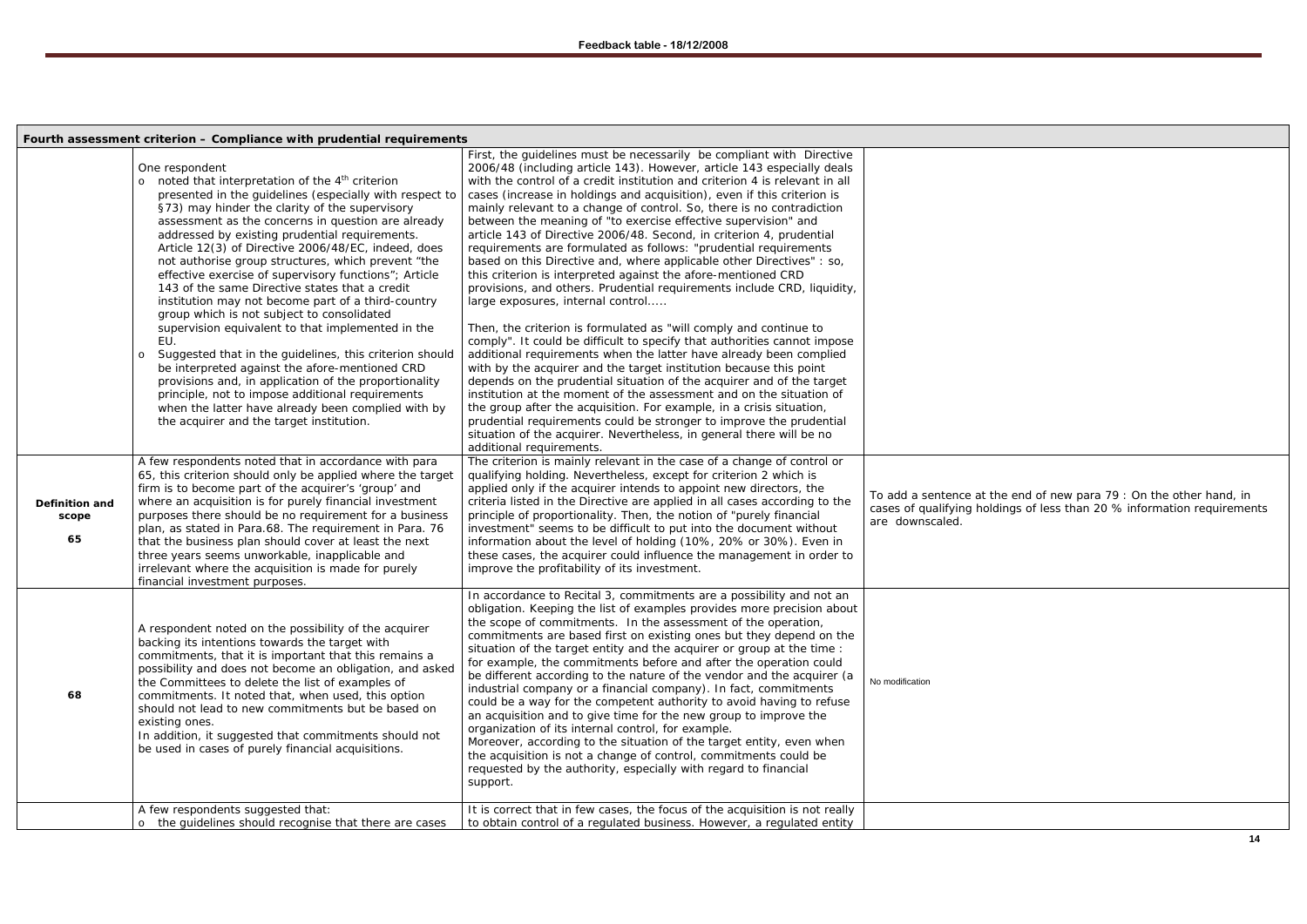|                                  | where the acquisition of a group may include a<br>financial services entity which is not driving the<br>acquirer's decisions (especially if the financial<br>subsidiary is only a small operation) and in such<br>cases the requirements should be applied<br>proportionately. Where the focus of the acquisition is<br>not really to obtain control of a regulated business,<br>the information notification and approval<br>requirements should be suitably downscaled.<br>the guidelines provided examples for supervisors,<br>$\circ$<br>where one or more regulated entities happen to be a<br>small part of what is in effect a largely unregulated<br>group. An example would be an oil and gas producing<br>business that happened to have a small investment<br>firm within its group to undertake commodity<br>derivatives business. | has more obligations than a commercial entity. So, even in the case<br>of a small regulated entity in a non-regulated group, information must<br>be required in order to ensure that the entity will comply and will<br>continue to comply with the prudential requirements and to<br>understand the intentions of the acquirer about the regulated entity.                                                                  |                                                                                                                                                                           |
|----------------------------------|------------------------------------------------------------------------------------------------------------------------------------------------------------------------------------------------------------------------------------------------------------------------------------------------------------------------------------------------------------------------------------------------------------------------------------------------------------------------------------------------------------------------------------------------------------------------------------------------------------------------------------------------------------------------------------------------------------------------------------------------------------------------------------------------------------------------------------------------|------------------------------------------------------------------------------------------------------------------------------------------------------------------------------------------------------------------------------------------------------------------------------------------------------------------------------------------------------------------------------------------------------------------------------|---------------------------------------------------------------------------------------------------------------------------------------------------------------------------|
| Prudential<br>requirements<br>71 | One respondent asked for clarification of ineffective<br>information exchange.                                                                                                                                                                                                                                                                                                                                                                                                                                                                                                                                                                                                                                                                                                                                                                 | Para. 73 provides an explanation of "to exercise effective supervision"<br>and gives examples of cases when the conditions of a transaction<br>would render information exchanges ineffective.                                                                                                                                                                                                                               |                                                                                                                                                                           |
| 74                               | One respondent noted that to the extent that the<br>acquirer may be subject to different rules of organisation<br>and transparency from those applicable in the Member<br>State of the target entity, it should be established that<br>these demands may not extend beyond the provisions<br>established in the Directives applicable to each case                                                                                                                                                                                                                                                                                                                                                                                                                                                                                             | meaning of "each case" ? The acquirer must be compliant with the<br>rules and laws of its country and the target entity with the ones of its<br>own country. The assessment of criterion 4 takes account of the<br>nature of the acquirer (supervised or not supervised, EEA, equivalent<br>or not equivalent), and, with this acquirer, the ability of the targeted<br>entity to be complaint with prudential requirements. |                                                                                                                                                                           |
| 76                               | One respondent suggested that as far as institutions<br>supervised in the EEA are concerned, the acquirer should<br>not be required to present its whole group structure but<br>only details of that part of its group structure which is<br>affected by the transaction.                                                                                                                                                                                                                                                                                                                                                                                                                                                                                                                                                                      | Agreed.<br>cf comments under para 56                                                                                                                                                                                                                                                                                                                                                                                         | See new footnote 27<br>about the group stru<br>For institutions super<br>structure of the acqu<br>its group structure w<br>Retail Department of<br>activities are only re |
|                                  | Another respondent suggested that para 76 dealing with<br>financial support is not relevant in a case of purely<br>financial investment.                                                                                                                                                                                                                                                                                                                                                                                                                                                                                                                                                                                                                                                                                                       | In cases of crisis, the financial support of all shareholders could be<br>necessary. So, the ability of the acquirer to provide the target<br>institution with financial support is relevant in all cases.                                                                                                                                                                                                                   |                                                                                                                                                                           |

See new footnote 27 in Appendix II, part II A/ change in control I. (e) about the group structure of the acquirer:

*For institutions supervised in the EEA, information about the group structure of the acquirer could be reduced to information about parts of its group structure which is concerned by the transaction (for example Retail Department of the acquirer for the acquisition of a entity whose activities are only retail ones).*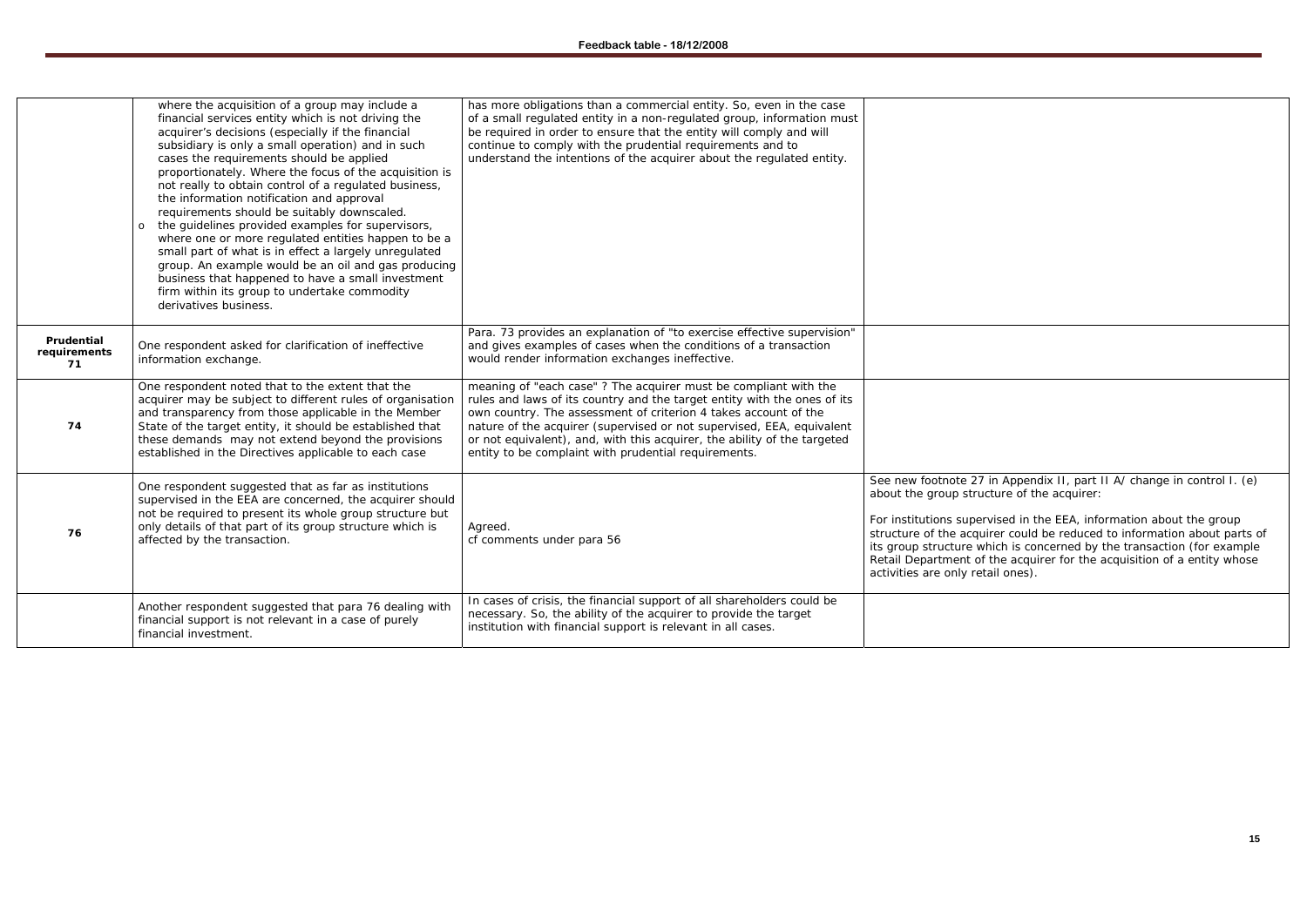| Fifth assessment criterion - Suspicion of money laundering or terrorist financing |                                                                                                                                                                                                                                                                                                                                                                                     |                                                                                                                                                                                                                                |                                                                                              |  |
|-----------------------------------------------------------------------------------|-------------------------------------------------------------------------------------------------------------------------------------------------------------------------------------------------------------------------------------------------------------------------------------------------------------------------------------------------------------------------------------|--------------------------------------------------------------------------------------------------------------------------------------------------------------------------------------------------------------------------------|----------------------------------------------------------------------------------------------|--|
| Definition and<br>scope                                                           | A few respondents asked for a list and a reference to the<br>3rd Money Laundering Directive. Other comments asked<br>for clarification of some terms. The term "reasonable<br>ground" allows for the assessment of the circumstances<br>surrounding the acquisition including the nationality of<br>the acquirer (as well as origin of funds, chains of<br>financial institutions). | The term "reasonable ground" allows the supervisors to assess the<br>circumstances surrounding the acquisition including the nationality of<br>the acquirer (as well as origin of funds, chains of financial<br>institutions). |                                                                                              |  |
| 80                                                                                | One respondent suggested that the 3L3 Guidelines<br>should make reference to countries deemed to have<br>equivalent AML regimes for the purposes of the 3rd<br>Money Laundering Directive, rather than referring to the<br>FATF.                                                                                                                                                    | In fact, para 80 is based on the methodology developed by FATF as<br>well as on national legislation based on the EU-AML/CMFT Directives.                                                                                      |                                                                                              |  |
| 84                                                                                | Respondents asked for clarification of this para.                                                                                                                                                                                                                                                                                                                                   | Agreed.                                                                                                                                                                                                                        | See amended § 86 : 7<br>even when there are<br>grounds to doubt the<br>the acquisition would |  |
| 85                                                                                | Respondents asked for this para to be clarified and for it<br>to make a reference to the list agreed by the EU<br>Member States have recently reached a common<br>understanding about countries/territories which can be<br>considered to have an AML/TF-framework equivalent to<br>the EU ("EU equivalency list").                                                                 | Countries that are not on the equivalency list set up by the CPMLTF<br>should not necessarily be considered to be non-equivalent. Therefore<br>in the context of para 85, reference to this list would be misleading.          | No changes needed.                                                                           |  |

See amended § 86 :*The target supervisor can also oppose the acquisition even when there are no criminal records or where there are no reasonable grounds to doubt the integrity of the proposed acquirer, if the context of the acquisition would increase the risk of ML/TF…./…*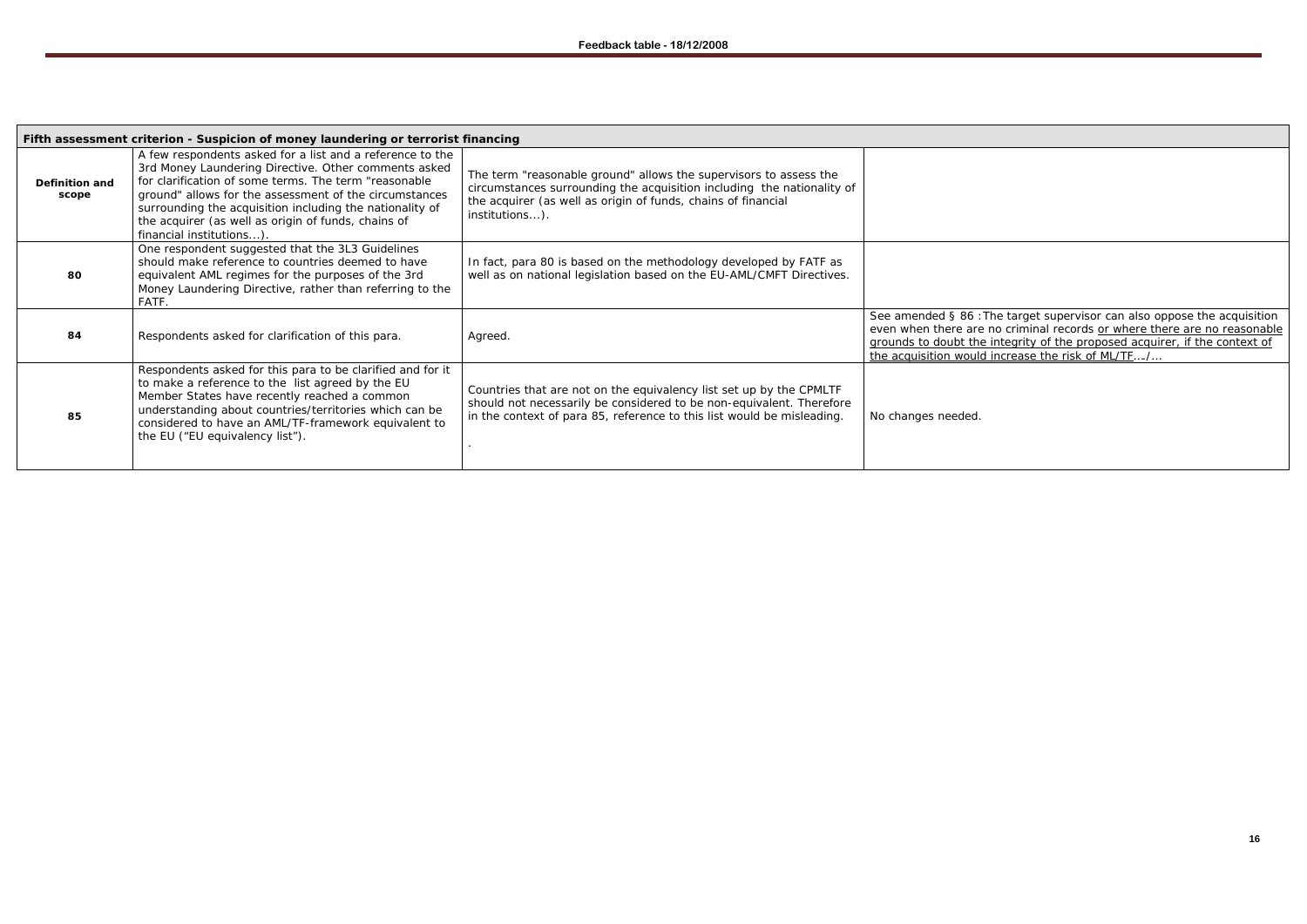Supervisory authorities <u>should</u> open preliminary dialogue with each other as soon as evidence of a serious proposal for an acquisition or for an increase in shareholding, or when a constructive dialogue has begun between the proposed acquirer and the target supervisor.

|     | Guidance to facilitate coordination and exchange of information between supervisory authorities                                                                                                                                                                                                                                                                                                                                                               |                                                                                                                                                                                                                                                                             |                                                                                                |
|-----|---------------------------------------------------------------------------------------------------------------------------------------------------------------------------------------------------------------------------------------------------------------------------------------------------------------------------------------------------------------------------------------------------------------------------------------------------------------|-----------------------------------------------------------------------------------------------------------------------------------------------------------------------------------------------------------------------------------------------------------------------------|------------------------------------------------------------------------------------------------|
| 91  | One respondent felt it would be helpful to incorporate a<br>general provision that the cooperation mechanism should<br>have the fundamental aim to "provide legal security,<br>clarity and foreseability to the assessment process and<br>its result", simplifying the obligations and lowering the<br>costs of compliance involved in the acquisition, without<br>this prejudicing the appropriate exercise of competences<br>on the part of the supervisors | This is implicit in the existing statement.                                                                                                                                                                                                                                 |                                                                                                |
| 92  | In the case of cascading holdings, where the target<br>supervisor has no objections to the acquisition, one<br>respondent felt it would be helpful if the target<br>supervisor confirm this to the acquirer as soon as<br>practicable, allowing it to show such confirmation to<br>supervisors of the target's subsidiaries, which will be<br>likely to be inclined to follow the target supervisor's<br>decision.                                            | Further elaboration is not necessary. Supervisors can finalise their<br>assessment before the deadline and we recommend them to revert to<br>the acquirer as soon as possible.                                                                                              |                                                                                                |
| 96  | One respondent sought clarification of how the<br>respective roles of the acquirer supervisor and the target<br>supervisor would be clearly defined (for example,<br>through MoUs, supervisory colleges, Level 3 guidelines, a<br>Level 2 Directive?)                                                                                                                                                                                                         | Whilst it is entirely possible that such roles may be developed<br>through, for example, colleges of supervisors, the wide range of<br>possible acquisitions - especially in the current economic climate -<br>make flexibility of such an approach of paramount importance |                                                                                                |
| 98  | One respondent felt it was important to ensure an<br>objective determination of "equivalent supervision", to<br>guard against protectionism, and sought clarification<br>from the Committees as to how such a determination<br>might be made.                                                                                                                                                                                                                 | It is for each competent authority to determine which third countries<br>shall be considered equivalent, and that this shall be done on an<br>objective basis.                                                                                                              |                                                                                                |
| 99  | One respondent observed that the current drafting was<br>not firm enough; and that communication lines should<br>rather be enshrined through guidelines or MoUs.                                                                                                                                                                                                                                                                                              | The co-operation provisions in the Directives should make the<br>conclusion of MoUs unnecessary, although the current wording can be<br>strengthened to address the concerns raised.                                                                                        | Supervisory authoriti<br>as soon as evidence o<br>increase in sharehold<br>between the propose |
| 101 | This was generally supported, although it was suggested<br>that the contact lists to be maintained by each of the<br>Level 3 committees should be the very minimum<br>framework to facilitate exchange of information amongst<br>supervisors.                                                                                                                                                                                                                 | The comments are noted.                                                                                                                                                                                                                                                     |                                                                                                |
| 103 | One respondent felt that this was not sufficiently binding<br>on supervisory authorities, and that communication lines<br>should rather be enshrined through guidelines or MoUs.                                                                                                                                                                                                                                                                              | The co-operation provisions in the Directives should make the<br>conclusion of MoUs unnecessary. Flexibility, rather than prescription,<br>should allow for effective exchange of information, respecting<br>differences in national legislation.                           |                                                                                                |
| 106 | One respondent felt that this paragraph should be<br>aligned with the Directive's provisions and paragraph 6<br>(ii), replacing "as soon as possible" with "within two<br>working days".                                                                                                                                                                                                                                                                      | This may be too prescriptive to be achievable by all supervisors in all<br>situations.                                                                                                                                                                                      |                                                                                                |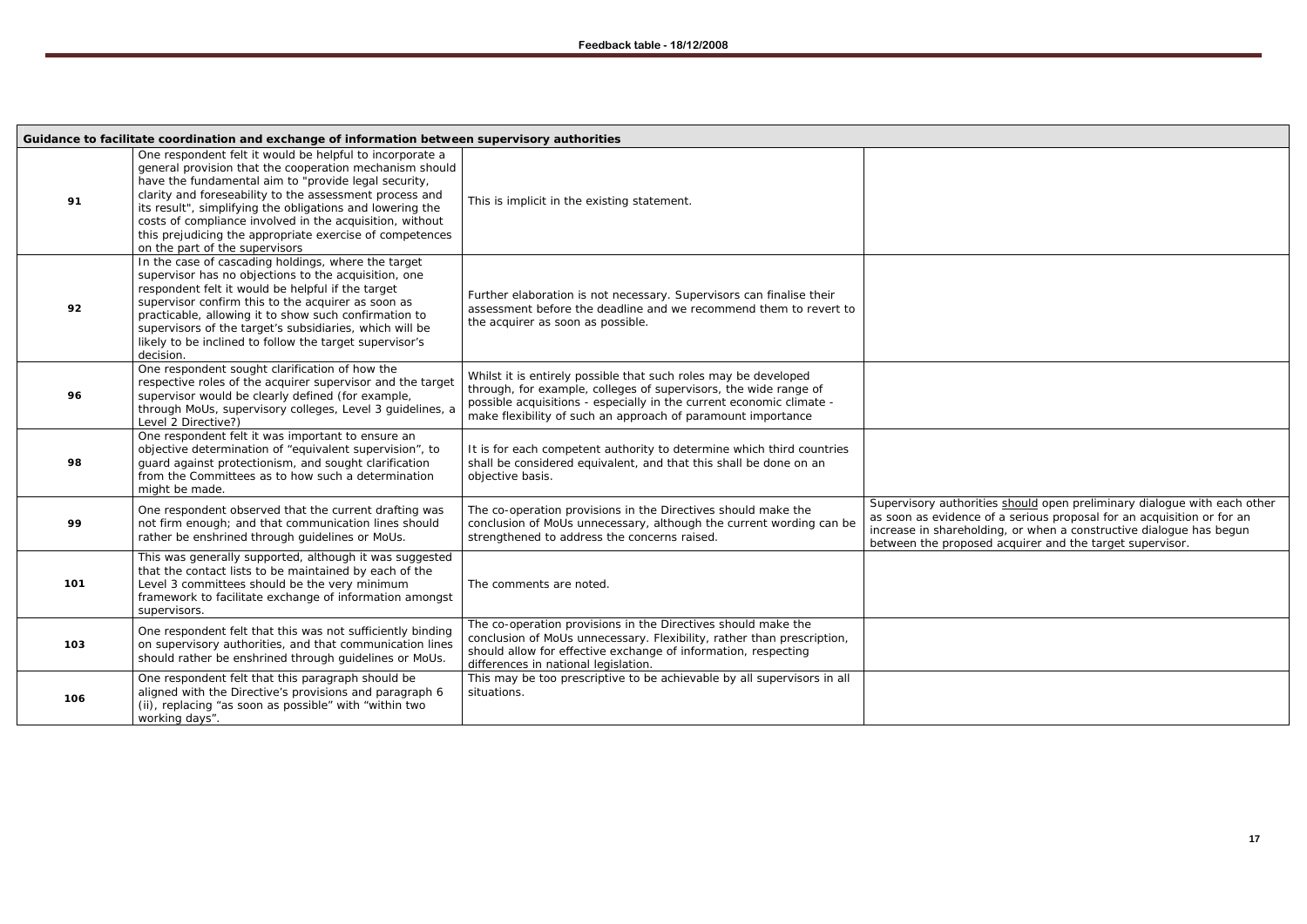| <b>Appendix I - Glossary</b>                          |                                                                                                                                                                                                                                                                                                                                                                                                                                                                                                                                                                                                                                                                                     |                                                                                                                                                                                                                                                                                                                                                                                                                                                                                                                                                                                                                                                                                                                                                                                                                                                       |                                                                                                                                                                                                                                                                                                                                                                                                            |
|-------------------------------------------------------|-------------------------------------------------------------------------------------------------------------------------------------------------------------------------------------------------------------------------------------------------------------------------------------------------------------------------------------------------------------------------------------------------------------------------------------------------------------------------------------------------------------------------------------------------------------------------------------------------------------------------------------------------------------------------------------|-------------------------------------------------------------------------------------------------------------------------------------------------------------------------------------------------------------------------------------------------------------------------------------------------------------------------------------------------------------------------------------------------------------------------------------------------------------------------------------------------------------------------------------------------------------------------------------------------------------------------------------------------------------------------------------------------------------------------------------------------------------------------------------------------------------------------------------------------------|------------------------------------------------------------------------------------------------------------------------------------------------------------------------------------------------------------------------------------------------------------------------------------------------------------------------------------------------------------------------------------------------------------|
| <b>Acting in Concert</b>                              | Several respondents queried the source and clarity of<br>the definition of "acting in concert", as it appeared to<br>them to be neither derived from the Directive, nor from<br>the underlying sectoral Directives. For the sake of clarity<br>and consistency there was a strong suggestion that the<br>definition would benefit from borrowing text from one of<br>the previous Directives covering this concept – either the<br>Transparency Directive or the Takeover Directive.<br>Additionally, one respondent felt that the current<br>wording would result in any form of alliance that is<br>formed in the future being retrospectively judged against<br>this definition. | This definition was developed during the first MA transposition<br>meeting between competent authorities and the Commission to<br>ensure a common understanding of the concept of "acting in concert"<br>as the Directive text did not contain such a definition. In arriving at<br>this definition due account was taken of the Takeover and<br>Transparency Directives. Given the level of feedback on this<br>definition, an alternative definition has been developed which takes<br>fully into account the comments made, while preserving the wording<br>agreed at the transposition stage.<br>The Commission has previously clarified that it is not just when the<br>concerned parties "exercise" but when they decide to exercise their<br>rights. So, in the interest of anti-avoidance a retrospective<br>notification would be necessary. | A common understan<br>other Directives (plea<br>and Directive 2004/2<br>persons who coopera<br>arrangement, either<br>the acquisition, holdir<br>undertaking or who c<br>exercising their voting<br>particular context of I<br>when each of them do<br>acquires in accordanc<br>them. Target supervis<br>agreement if the agre<br>voting rights held coll<br>the competent author<br>the parties on behalf |
| Crossing a<br>threshold<br>involuntarily              | A number of respondents commented that notification to<br>the target supervisor should only be required after the<br>acquirer becomes aware of crossing a threshold, and<br>that a "knowledge test" be applied, in order to define the<br>point of notification as immediately after the point of<br>discovery.                                                                                                                                                                                                                                                                                                                                                                     | Agreed                                                                                                                                                                                                                                                                                                                                                                                                                                                                                                                                                                                                                                                                                                                                                                                                                                                | Shareholders may cro<br>repurchase by the fin<br>shareholders, or in th<br>existing shareholders<br>the competent author<br>crossing of a threshol<br>shareholding so that                                                                                                                                                                                                                                 |
| <b>Qualifying holding</b>                             | One respondent remarked that in the case of 'indirect'<br>qualifying holdings, such as cascading holdings that span<br>different Member States, the immediate acquiring<br>institution must notify each of the jurisdictions, while<br>responsibility for the final decision rests with the<br>competent supervisor of the entity in which the<br>acquisition is proposed.<br>Similarly, another respondent thought the decision<br>making process in such cases was unclear. For example,<br>did competent authorities of other "cascading holdings"<br>have the power to directly influence the final decision?                                                                   | National differences in the understanding of "indirect qualifying holding" are not abolished<br>by the Directive since the latter does not define this notion precisely; "indirect qualifying<br>shareholding" must thus be interpreted in the light of the applicable national laws.                                                                                                                                                                                                                                                                                                                                                                                                                                                                                                                                                                 | No changes needed ir                                                                                                                                                                                                                                                                                                                                                                                       |
| Significant<br>influence                              | One respondent considered the definition to be too<br>broadly formulated. The possibility of appointing one<br>representative to the board of directors is not, in its<br>view, sufficient to conclude that the acquirer has a<br>significant influence, and that reference to the 10%<br>threshold would avoid a subjective assessment.                                                                                                                                                                                                                                                                                                                                            | Reference to the appointment of a representative to the board of<br>directors is just one example of how the definition may be applied.<br>Ultimately, each situation will be dealt with by the target supervisor<br>on a case-by-case basis.                                                                                                                                                                                                                                                                                                                                                                                                                                                                                                                                                                                                         | No changes needed.                                                                                                                                                                                                                                                                                                                                                                                         |
| <b>Third Countries</b><br>considered as<br>equivalent | A number of respondents thought it would be helpful to<br>have a list published on a central website of the third<br>countries that (a) are considered as equivalent and (b)<br>have adequate arrangements for supervisory exchanges<br>of information (e.g. an MOU for mutual cooperation and<br>if no laws in the third country prevent the exchange of<br>information).                                                                                                                                                                                                                                                                                                          | It is for each competent authority to determine which third countries<br>shall be considered equivalent.                                                                                                                                                                                                                                                                                                                                                                                                                                                                                                                                                                                                                                                                                                                                              |                                                                                                                                                                                                                                                                                                                                                                                                            |

A common unding of 'acting in concert', as also provided for in ase see the "Transparency" Directive 2004/109/EC, 15/EC on takeover bids), shall be natural or legal ate with each other on the basis of an agreement or express or tacit, either oral or written, with respect to ng or disposal of shares or other interests in an cooperate on such a basis to act together in g power in relation to that undertaking. In the Directive 2007/44/EC, persons are 'acting in concert' lecides to exercise his rights linked to the shares he ce with an explicit or implicit agreement made among sors may presume the existence of such an eement appears only de facto. Notification of the lectively by these persons will have to be made to rities by each of the parties concerned or by one of of the group of persons acting in concert. oss a threshold 'involuntarily' as a result of the repurchal institution of shares held by other ne event of an increase in capital in which other do not participate. In such cases they must notify rities immediately they become aware of such ld, even if they intend to reduce their level of it once again falls below the threshold level.

in the Glossary. See amended § 13.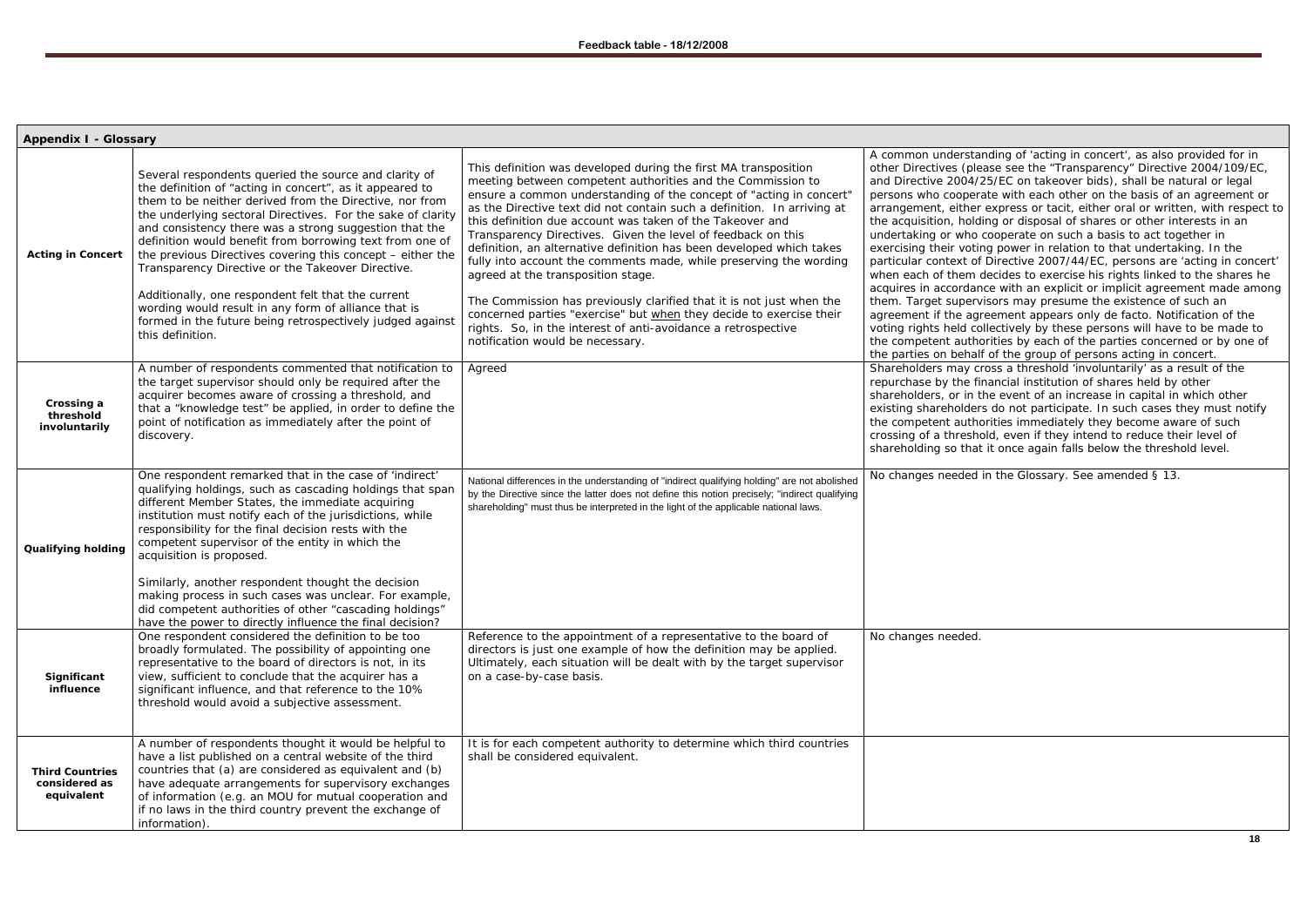## See amended Fn. 19: …/…This is the case, for example, if the target authority already holds the information or if the information could easily be obtained from another authority or the acquisition concerns an intra-

er persons who are 'beneficial owners' of the legal

umber 14 and amended/displaced paragraph 17 (now

number (18 and new number  $(17(e))$ .

|                                                                         | Appendix II - List of information required for the assessment of an acquisition                                                                                                                                                                                                                                                                                                |                                                                                                                                                                                                                                                                                                                                                                                                                                                                                      |                                                                                                                                                                  |
|-------------------------------------------------------------------------|--------------------------------------------------------------------------------------------------------------------------------------------------------------------------------------------------------------------------------------------------------------------------------------------------------------------------------------------------------------------------------|--------------------------------------------------------------------------------------------------------------------------------------------------------------------------------------------------------------------------------------------------------------------------------------------------------------------------------------------------------------------------------------------------------------------------------------------------------------------------------------|------------------------------------------------------------------------------------------------------------------------------------------------------------------|
|                                                                         | Editorial Remarks / Clarification of expressions                                                                                                                                                                                                                                                                                                                               |                                                                                                                                                                                                                                                                                                                                                                                                                                                                                      |                                                                                                                                                                  |
| Part I, 1. b (3),<br>Part I, 1. b (7),<br>Part I, 1. b (8)<br>and $(9)$ | According to one respondent it is not clear what is meant<br>by "probative evidence" and "identification".                                                                                                                                                                                                                                                                     | The appendix focuses on the information needed for conducting the<br>assessment, not on the format of the information to be provided. For<br>clarification the word "identification" will be replaced by "identity".<br>We understand "probative evidence" as a register statement. As there<br>will be different kinds of public registers for legal persons, the kind of<br>documentation is not explicitly mentioned. We also regard the<br>expression as clear as it stands now. | See amended paragraphs.                                                                                                                                          |
| <b>Other Comments</b>                                                   |                                                                                                                                                                                                                                                                                                                                                                                |                                                                                                                                                                                                                                                                                                                                                                                                                                                                                      |                                                                                                                                                                  |
| Para 1                                                                  | One respondent suggested expressing in the principles of<br>Appendix II that, following the principle of<br>proportionality, less information is required if the<br>acquisition is an intra-group transaction or the acquirer<br>is an EEA supervised financial institution.                                                                                                   | To require less information lies within the discretionary power of the<br>competent authority. Clarification has been made.                                                                                                                                                                                                                                                                                                                                                          | See amended Fn. 19: /This is<br>authority already holds the inforn<br>be obtained from another authori<br>group transaction.<br>Please also see new footnote 27. |
| Part I, 1. b (5)                                                        | One respondent wishes to limit the information about<br>entrepreneurial activities in time and to significant<br>activities                                                                                                                                                                                                                                                    | To insert the word "significant" could limit the information about the<br>entrepreneurial activities of the acquirer. However the drafting will be<br>amended so as to clarify that only "up to date" information is<br>requested.                                                                                                                                                                                                                                                   | See amended paragraph                                                                                                                                            |
| Part I, 1. b (7),<br>Part I, 2 b (24)                                   | For one respondent it is not clear how the identification<br>of beneficial owners would be done for listed companies.<br>It suggested this information should be obtained from<br>the acquirer's supervisory authority.                                                                                                                                                        | It is not meant to identify all owners of the acquirer but only those<br>persons who exercise ultimate effective control (see Glossary). When<br>the acquirer is a supervised entity within the EEA, the target authority<br>may according to para 8 exempt the acquirer from providing these<br>pieces of information.<br>However, in line with other amendments the word "identification" will<br>be replaced by "identity".                                                       | (7) Identity of all other persons w<br>person.                                                                                                                   |
| Part I, 2, a (10)<br>and Part I 2, b<br>(20)                            | According to one respondent it should be clarified that,<br>insofar as relevant "investigations" are concerned, the<br>applicant needs to be aware of these (ongoing)<br>investigations, which is not always the case.<br>Additionally, it suggested inserting "involuntary" as<br>regards withdrawal, revocation or termination.                                              | Basically, knowledge about the investigation is required without<br>explicitly saying so.<br>There might even be voluntary withdrawals which are of interest to<br>supervisory authorities, e.g. in cases when an acquirer withdraws an<br>application due to the fact that his application threatens to fail.                                                                                                                                                                       | <b>NA</b>                                                                                                                                                        |
| Part I, 2 a (11)<br>and $(12)$<br>Part I, 2 b (21)<br>and $(22)$        | It is suggested to put a time limit on the requirement to<br>examine whether an assessment has already been<br>conducted and for the period to be agreed on a case-by-<br>case basis.                                                                                                                                                                                          | The question whether there had been an assessment should not be<br>limited in time as a contingently negative outcome in the past still has<br>an impact on the future.                                                                                                                                                                                                                                                                                                              | <b>NA</b>                                                                                                                                                        |
| Part I, 2 a (14)<br>and Part I, 2 a<br>(17)                             | For number 14, one respondent suggested that only<br>ratings of the relevant companies should be provided<br>rather of any company in the group worldwide. The<br>same respondent asked that number 17 should only<br>refer to relevant companies that form part of the group<br>as the amount of information might be enormous and<br>the actual relevance in many cases nil. | We agree that the demands go too far and should focus on the<br>acquirer and companies under its control.                                                                                                                                                                                                                                                                                                                                                                            | See deletion of old number 14 an<br>$16)$ .                                                                                                                      |
| Part I, 2 a (18)<br>and Part I, 2 b                                     | For one respondent the phrase "conflict with the target<br>supervisor" needs further clarification.                                                                                                                                                                                                                                                                            | We agree that the meaning of this phrase is not self-evident. Based<br>on the information provided it is up to the supervisory authorities to                                                                                                                                                                                                                                                                                                                                        | See deletion of old number (18 a                                                                                                                                 |